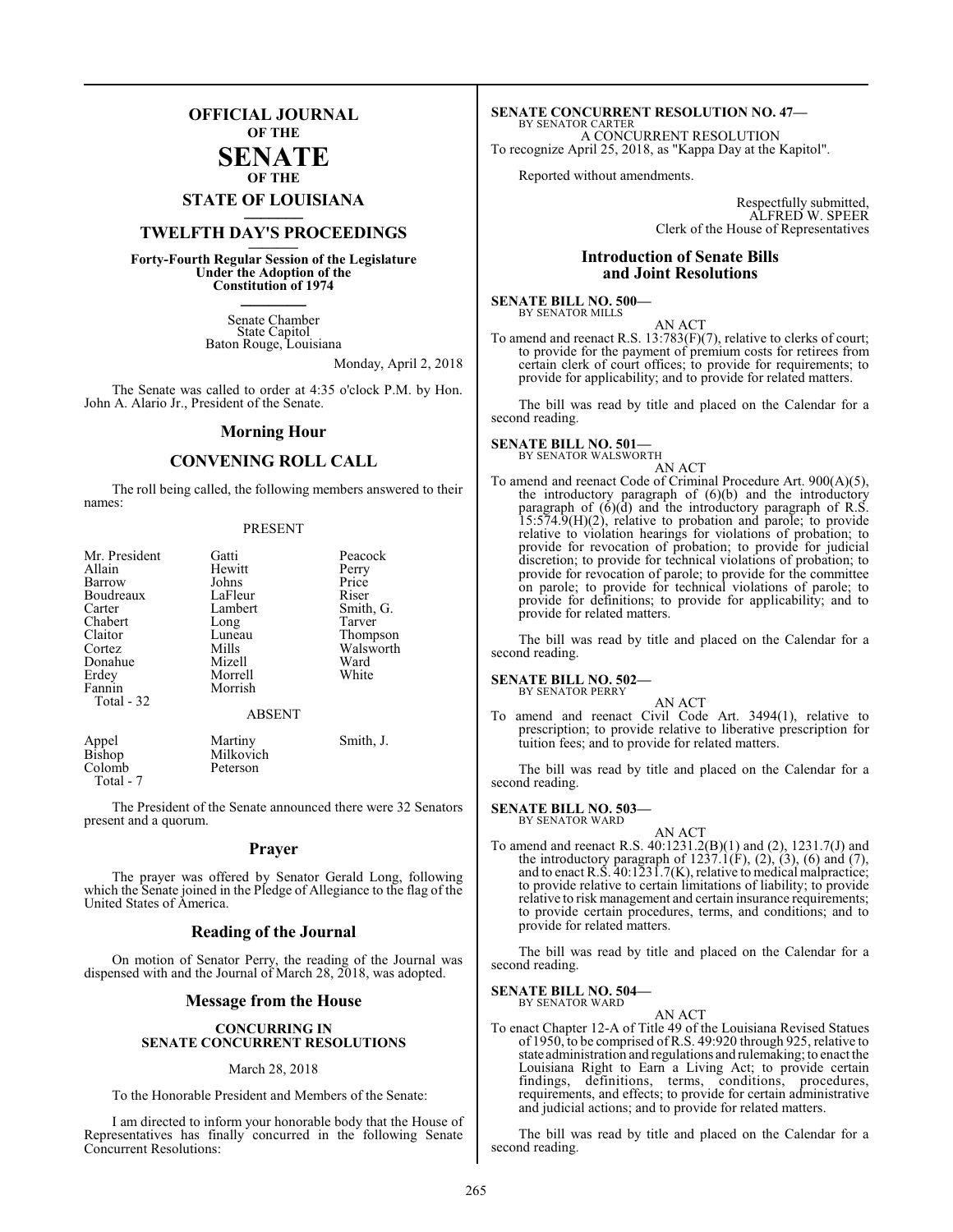## **Page 2 SENATE 12th DAY'S PROCEEDINGS**

### **Introduction of Senate Resolutions**

**SENATE RESOLUTION NO. 59—**

BY SENATOR BARROW A RESOLUTION

To recognize April as Sarcoidosis Awareness Month in Louisiana and to designate April 2, 2018, as Sarcoidosis Awareness Day at the state capitol.

The resolution was read by title and placed on the Calendar for a second reading.

### **Introduction of Senate Concurrent Resolutions**

### **SENATE CONCURRENT RESOLUTION NO. 51—**

BY SENATOR WALSWORTH A CONCURRENT RESOLUTION

To commend Quentin D. Dastugue upon his induction into the Louisiana Political Museum and Hall of Fame.

The resolution was read by title and placed on the Calendar for a second reading.

### **Senate Bills and Joint Resolutions on Second Reading to be Referred**

## **SENATE BILL NO. 496—** BY SENATOR WARD

AN ACT

To enact Chapter 36 of Title 48 of the Louisiana Revised Statutes of 1950, to be comprised ofR.S. 48:2201 through 2211, relative to special districts; to create the Capital Region Infrastructure Authority; to provide for the boundaries of the authority; to provide for the governance of the authority; to provide for the powers and duties of the authority and its governing body; to provide for the levy or assessment of certain fees and tolls; to provide for the issuance of bonds and other evidences of indebtedness; to provide for the imposition of taxes subject to voter approval; and to provide for related matters.

The bill was read by title and referred by the President to the Committee on Local and Municipal Affairs.

## **SENATE BILL NO. 497—** BY SENATOR CORTEZ

AN ACT

To amend and reenact R.S. 19:139(A) and (D), relative to the city of Lafayette and parish of Lafayette; to provide for the expropriation of certain property; and to provide for related matters.

The bill was read by title and referred by the President to the Committee on Judiciary A.

#### **SENATE BILL NO. 498—** BY SENATOR CORTEZ

AN ACT

To amend and reenact R.S. 24:802(B)(7), R.S. 30:2000.6(A)(7), R.S. 33:4581(D)(1)(f), R.S. 34:2303(A)(1), 3107(B), and 3494(A), R.S. 36:501(B) and (C), 502, 503, the introductory paragraph of 504(A) and 504(A)(1), (2), (5), (6), (7), (8), and (9)(b), the introductory paragraph of 504(B), and 504(B)(1)(a) and (d), (2), and (4), 505, 506(A), (B), and (C), 507, 508(A), (B), (C), (E), (F), and (G), 508.1, 508.2, 508.3(A)(1) and (C)(1) and (3),  $508.4(A)(3)$ , and the introductory paragraph of  $509(F)$ , R.S.  $38:330.12.1(C)(6)$ ,  $3074(A)(4)$ , and  $3097.4(A)(8)$ , R.S. 39:21.3(F)(2)(e) and 99.29(A),R.S. 40:600.91(A)(28)(b)(ii)(cc), R.S. 48:1(20), 11, 12, 13, 51, 52, 53, 54, 55, 57(A) and (B)(1) and (2)(a), 83(A)(1), 91(A) and (B), 92, 101(A), 105(F) and (G)(1), (2), (6), and (7), 105.1(B), 111, 112, 121, 131, 141, 143, 191(B) and (C), 201, 203(A), (C), and (D), 205(C), 206, 207, 208, 212(C), 214(A), 216, 220.1, 221(A)(2)(a), the introductory paragraph of (4), and (B), 224(A), (B), (C), and (D), 224.1(A)

and (B), 225, 231(A)(6), 232, 232.1, 233, 234(A), (B), and (C),  $250.1(A)$ ,  $250.2(A)$ ,  $(B)$ , and  $(C)$ , the introductory paragraph of  $250.3(E)(1)$ , (2), and (G),  $250.4(A)$ ,  $251(B)$ ,  $252.1$ ,  $255(E)$ ,  $256.1(A)(2)$ ,  $256.3(A)(3)$ ,  $256.4(A)$ ,  $256.5(B)$  and  $(D)(1)$ , 256.6(A)(1), 256.7(C), 259, 260, 261(A)(1), 262(A), 264.1(A) and (B), 268, 274.1(D), 274.3(E), 275, 278, 279(B), 286(B)(1), (2), and (4), 291(A), the introductory paragraph of 292(B) and  $(D), 293(A)(2)$  and  $(C)(2), 295.1(3), 295.2(F)(2), 295.3(A), (B),$ (C), (D), and (F)(2), 295.4(B), 304, 307(B), the introductory paragraph of 346, 348, 381(G) and (H), 381.1(B) and (E), the introductory paragraph of 381.2(C), (D), and the introductory paragraph of (G) and (10), 390(A), 390.1(A)(4), 421, 425(A), 442(3)(a), 442.1(3)(a), 461.22, 512(C), 757(B), 1403, 1705, 1755, 1805(J), 1806, 1816(A)(5), 1820, 2024(A) and (B), 2073(25), 2074(D)(2) and (L), 2076(A), 2083, 2093(13),  $2094(C)(5)$  and  $(J), 2102, 2133(12), 2134(C)(5)$  and  $(J), 2141,$ 2153(12), 2154(J), and 2162, R.S. 49:214.5.1(B)(5) and 1053(C)(13), R.S. 51:3136(A)(2), and R.S. 56:360.1(A)(6) and 1948.12(A)(1)(b) and (i), to enact R. S. 36:500, 508.5, and R.S. 48:10 and 10.1, and to repeal R.S. 48:190, 1001, 1002, and 1818(B), relative to the Department of Transportation and Development; to create the Louisiana Board of Transportation; to provide for the appointment, qualifications, and termof board members; to provide for the powers and duties of the board; to change the titles of the officers of the department; to make technical corrections; to repeal out of date provisions; and to provide for related matters.

The bill was read by title and referred by the President to the Committee on Transportation, Highways and Public Works.

### **SENATE BILL NO. 499—**

BY SENATOR DONAHUE AN ACT

To enact R.S. 24:513(A)(8), relative to the legislative auditor; to provide that the legislative auditor shall prepare a list of best practices; to provide that the list of best practices shall be available to local auditees preparing for an audit of their public funds; to provide for an effective date; and to provide for related matters.

The bill was read by title and referred by the President to the Committee on Finance.

### **Senate Resolutions on Second Reading**

**SENATE RESOLUTION NO. 56—**<br>BY SENATOR BOUDREAUX

A RESOLUTION

To express the sincere condolences of the Senate of the Legislature of Louisiana upon the death of Warren "Joe" Breaux Sr.

On motion of Senator Boudreaux the resolution was read by title and adopted.

### **SENATE RESOLUTION NO. 57—**

BY SENATOR BOUDREAUX A RESOLUTION

To commend the Lafayette Christian Academy Knights basketball team on winning the Louisiana High School Athletic Association Class 1A state championship.

On motion of Senator Boudreaux the resolution was read by title and adopted.

#### **SENATE RESOLUTION NO. 58—** BY SENATOR BOUDREAUX

A RESOLUTION

To commend the Lafayette Christian Academy Lady Knights basketball team on winning the Louisiana High School Athletic Association Division IV state championship.

On motion of Senator Boudreaux the resolution was read by title and adopted.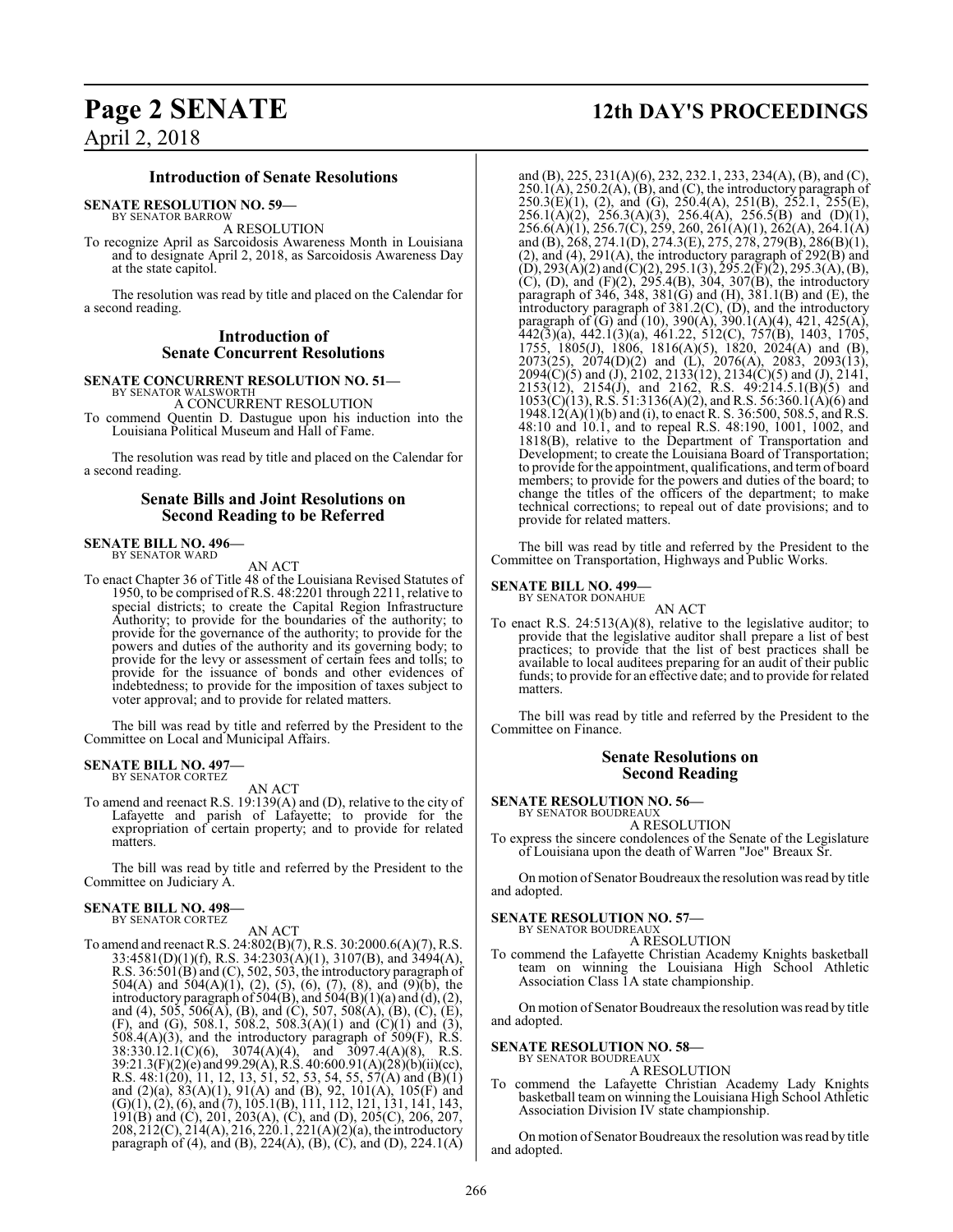### **12th DAY'S PROCEEDINGS Page 3 SENATE**

### **Senate Concurrent Resolutions on Second Reading**

### **SENATE CONCURRENT RESOLUTION NO. 49—**

BY SENATOR PEACOCK A CONCURRENT RESOLUTION

To express the sincere condolences of the Legislature of Louisiana upon the death of Lou Gehrig Burnett of Shreveport, Louisiana, and to note his exceptional career as an accomplished journalist and political pundit.

The concurrent resolution was read by title. Senator Peacock moved to adopt the Senate Concurrent Resolution.

### **ROLL CALL**

The roll was called with the following result:

#### YEAS

| Mr. President       | Gatti         | Morrish   |
|---------------------|---------------|-----------|
| Allain              | Hewitt        | Peacock   |
| Barrow              | Johns         | Perry     |
| Bishop              | LaFleur       | Price     |
| Boudreaux           | Lambert       | Riser     |
| Carter              |               |           |
|                     | Long          | Smith, G. |
| Chabert             | Luneau        | Tarver    |
| Claitor             | Martiny       | Thompson  |
| Cortez              | Milkovich     | Walsworth |
| Donahue             | Mills         | Ward      |
| Erdey               | Mizell        | White     |
| Fannin              | Morrell       |           |
| Total - 35          |               |           |
|                     | <b>NAYS</b>   |           |
| Total - 0           |               |           |
|                     | <b>ABSENT</b> |           |
| Appel               | Peterson      |           |
| Colomb<br>Total - 4 | Smith, J.     |           |

The Chair declared the Senate adopted the Senate Concurrent Resolution and ordered it sent to the House.

#### **SENATE CONCURRENT RESOLUTION NO. 50—** BY SENATOR PEACOCK

A CONCURRENT RESOLUTION

To express the sincere and heartfelt condolences of the Legislature of Louisiana upon the passing of a beloved statesman and educator, the Honorable B. L. "Buddy" Shaw EdD, of Shreveport, Louisiana.

The concurrent resolution was read by title. Senator Peacock moved to adopt the Senate Concurrent Resolution.

### **ROLL CALL**

The roll was called with the following result:

### YEAS

| Mr. President | Gatti     | Morrish   |
|---------------|-----------|-----------|
| Allain        | Hewitt    | Peacock   |
| Barrow        | Johns     | Perry     |
| Bishop        | LaFleur   | Price     |
| Boudreaux     | Lambert   | Riser     |
| Carter        | Long      | Smith, G. |
| Chabert       | Luneau    | Tarver    |
| Claitor       | Martiny   | Thompson  |
| Cortez        | Milkovich | Walsworth |
| Donahue       | Mills     | Ward      |

# April 2, 2018

| Erdey<br>Fannin | Mizell<br>Morrell | White |
|-----------------|-------------------|-------|
| Total $-35$     | <b>NAYS</b>       |       |
| Total - $0$     |                   |       |

ABSENT

Appel Peterson<br>Colomb Smith, J. Smith, J.

Total - 4

The Chair declared the Senate adopted the Senate Concurrent Resolution and ordered it sent to the House.

### **Message from the House**

### **ASKING CONCURRENCE IN HOUSE BILLS AND JOINT RESOLUTIONS**

#### March 29, 2018

To the Honorable President and Members of the Senate:

I am directed to inform your honorable body that the House of Representatives has finally passed and asks your concurrence in the following House Bills and Joint Resolutions:

| HB No. 426        | HB No. 451        | HB No. 577 |
|-------------------|-------------------|------------|
| HB No. 644        | HB No. 422        | HB No. 436 |
| HB No. 446        | HB No. 539        | HB No. 553 |
| HB No. 658        | HB No. 91         | HB No. 112 |
| HB No. 119        | HB No. 246        | HB No. 333 |
| HB No. 370        | HB No. 421        | HB No. 591 |
| HB No. 550        | HB No. 680        | HB No. 47  |
| HB No. 104        | <b>HB</b> No. 118 | HB No. 120 |
| <b>HB</b> No. 188 | HB No. 193        | HB No. 227 |
| HB No. 255        | HB No. 270        | HB No. 298 |
| HB No. 299        | HB No. 306        | HB No. 325 |

Respectfully submitted, ALFRED W. SPEER Clerk of the House of Representatives

### **House Bills and Joint Resolutions on First Reading**

### **HOUSE BILL NO. 47—** BY REPRESENTATIVE BISHOP

AN ACT To amend and reenact R.S. 30:961(E), relative to cooperative endeavor agreements for the withdrawal of surface water; to extend the time for entering cooperative endeavor agreements for withdrawal of surface water; to provide for terms, conditions, and requirements; and to provide for related matters.

The bill was read by title and placed on the Calendar for a second reading.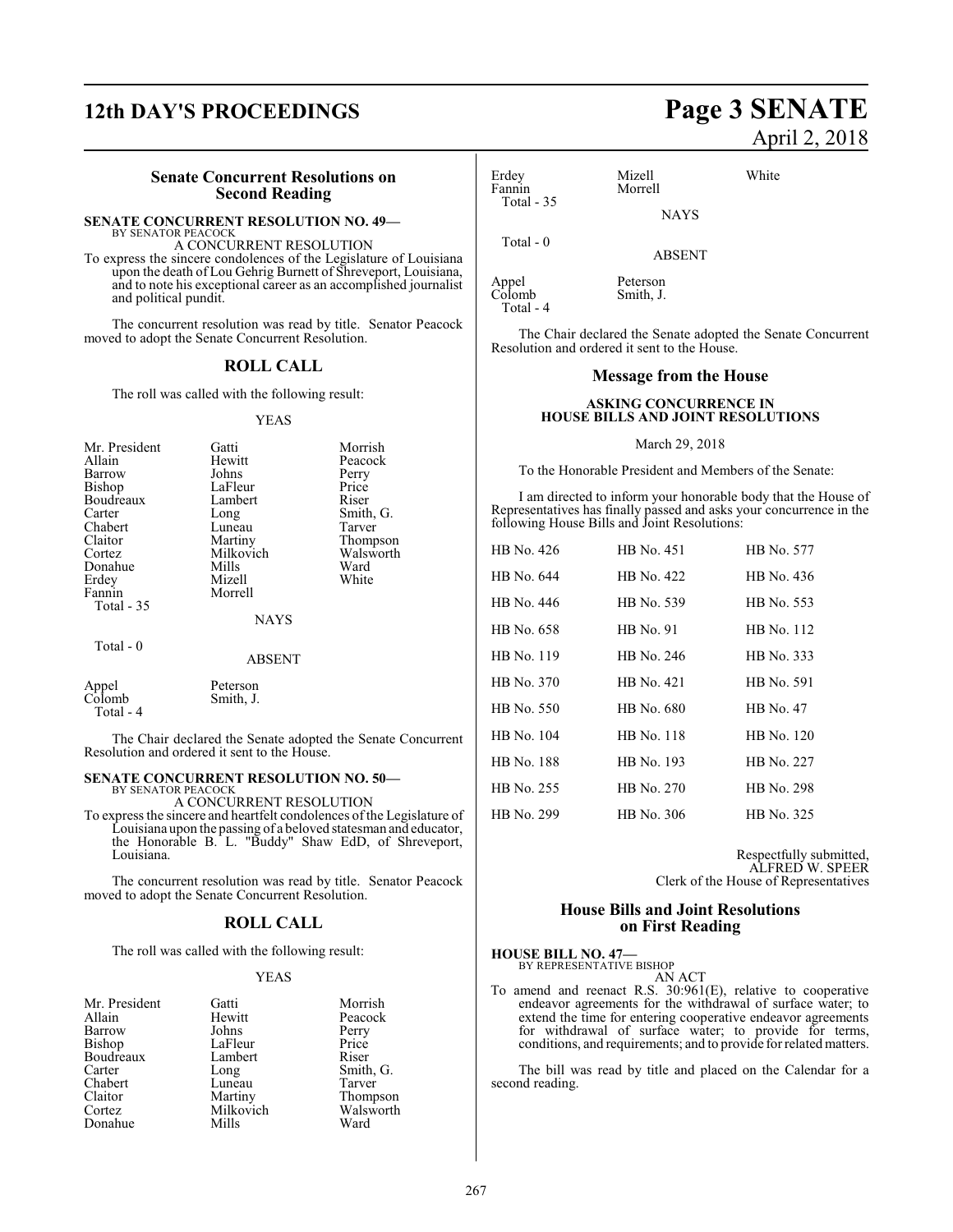## **Page 4 SENATE 12th DAY'S PROCEEDINGS**

### **HOUSE BILL NO. 91—**

BY REPRESENTATIVE THIBAUT AN ACT

To amend and reenact R.S. 27:372(A), relative to slot machine gaming area limitations in live horse racing facilities; to provide for a maximum number of gaming positions authorized within the designated gaming area; to provide for exceptions; and to provide for related matters.

The bill was read by title and placed on the Calendar for a second reading.

### **HOUSE BILL NO. 104—**

BY REPRESENTATIVES JIM MORRIS AND BISHOP AN ACT

To amend and reenact R.S. 30:544(A)(1), relative to pipeline safety violations; to raise the maximum penalty for such violations; and to provide for related matters.

The bill was read by title and placed on the Calendar for a second reading.

#### **HOUSE BILL NO. 112—** BY REPRESENTATIVE MACK

AN ACT

To amend and reenact Code of Criminal Procedure Article 222(A), (E), and (G), relative to blood and saliva testing; to provide relative to the required blood and saliva testing of certain persons who expose a law enforcement officer to a serious infectious disease; to require blood and saliva testing of certain persons who expose firefighters and forensic laboratory employees to a serious infectious disease; to provide relative to the definition of "law enforcement officer"; to provide relative to the definition of "act"; and to provide for related matters.

The bill was read by title and placed on the Calendar for a second reading.

### **HOUSE BILL NO. 118—**

BY REPRESENTATIVE BILLIOT

AN ACT To amend and reenact R.S. 56:700.2(A)(4) and 700.6, relative to the Fishermen's Gear Compensation Fund; to extend the existence of such fund; to extend payments into the Underwater Obstruction Removal Fund; and to provide for related matters.

The bill was read by title and placed on the Calendar for a second reading.

### **HOUSE BILL NO. 119—** BY REPRESENTATIVE BISHOP

AN ACT

To amend and reenact R.S. 30:4(C)(16)(c), relative to exploration and production waste; to prohibit the commissioner of conservation from regulating the hours of operation of certain offsite facilities; and to provide for related matters.

The bill was read by title and placed on the Calendar for a second reading.

### **HOUSE BILL NO. 120—**

BY REPRESENTATIVE BISHOP

AN ACT

To enact R.S. 30:551(E), relative to the powers and responsibilities of the commissioner of conservation; to authorize the commissioner of conservation to certify to the United States Department of Transportation his jurisdiction over safety standards of underground gas storage facilities; and to provide for related matters.

The bill was read by title and placed on the Calendar for a second reading.

### **HOUSE BILL NO. 188—**

BY REPRESENTATIVE GREGORY MILLER AND SENATOR MORRELL AN ACT

To enact R.S. 42:1115.2 and to repeal R.S. 42:1123(41), relative to the acceptance of things of economic value by public servants; to provide for the circumstances under which a public servant may accept complimentary admission, transportation, and lodging from a third party; and to provide for related matters.

The bill was read by title and placed on the Calendar for a second reading.

### **HOUSE BILL NO. 193—**

BY REPRESENTATIVE COUSSAN

AN ACT To amend and reenact R.S. 17:350.21, relative to funding of laboratory schools; to provide relative to inclusion of University of Louisiana at Lafayette as a public postsecondary education institution eligible to receive state funding for a laboratory school; to provide for the allocation of funds attributable to such inclusion; and to provide for related matters.

The bill was read by title and placed on the Calendar for a second reading.

### **HOUSE BILL NO. 227—**



To amend and reenact R.S. 22:1554(E)(1), relative to applications for a producer license subsequent to revocation; to authorize a licensee whose license has been revoked to file another application for a license after one year from the date of the final court order or decree affirming the revocation; tomake technical changes; to provide for an effective date; and to provide for related matters.

The bill was read by title and placed on the Calendar for a second reading.

## **HOUSE BILL NO. 246—** BY REPRESENTATIVE THIBAUT

AN ACT

To enact Part I of Chapter 19 of Title 22 of the Louisiana Revised Statutes of 1950, to be comprised of R.S. 22:2461, relative to a state reinsurance program; to authorize the commissioner of insurance to apply for a state innovation waiver to establish and implement a state reinsurance program; to authorize the commissioner of insurance to establish and implement a state reinsurance program; to prohibit the creation of a state reinsurance program prior to federal approval; to provide for an effective date; and to provide for related matters.

The bill was read by title and placed on the Calendar for a second reading.

### **HOUSE BILL NO. 255—**

BY REPRESENTATIVE FALCONER AN ACT

To enact R.S. 44:4(55), relative to information regarding the fitness of a person to receive or continue to hold a license or certificate of registration issued by the State Board of Architectural Examiners; to exempt from the Public Records Law certain records of the board concerning the fitness of a person to receive or continue to hold a license or certificate of registration; and to provide for related matters.

The bill was read by title and placed on the Calendar for a second reading.

## **HOUSE BILL NO. 270—** BY REPRESENTATIVE FOIL

AN ACT To enact R.S. 44:4(55), relative to public records; to exempt specified personally identifiable information related to violations of student codes of conduct and other policies of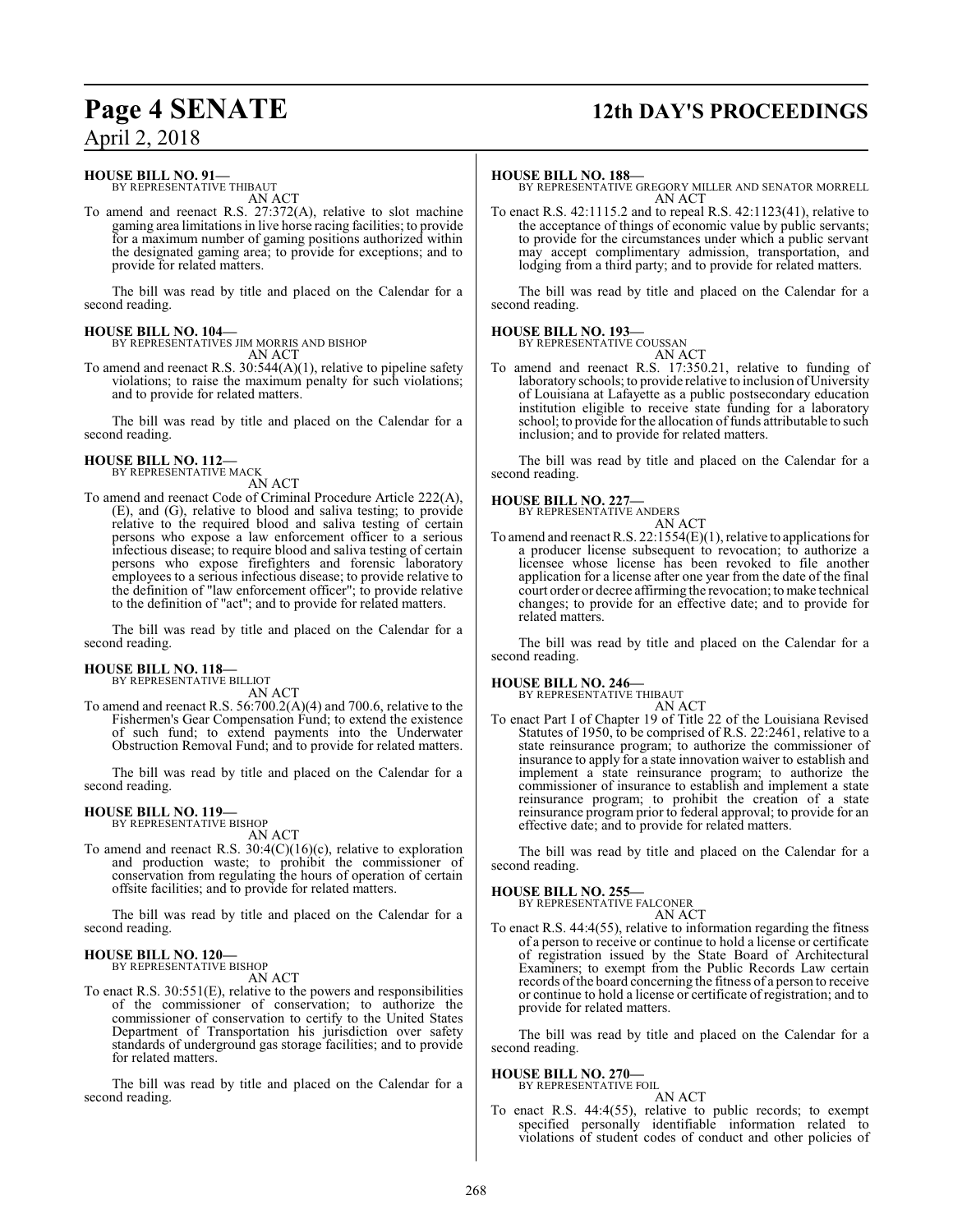# **12th DAY'S PROCEEDINGS Page 5 SENATE**

# April 2, 2018

postsecondary education institutions and management boards fromthe Public Records Law; and to provide forrelated matters.

The bill was read by title and placed on the Calendar for a second reading.

### **HOUSE BILL NO. 298—** BY REPRESENTATIVE CHAD BROWN

AN ACT

To amend and reenact R.S. 27:29.3(A)(1), relative to non-gaming supplier permits; to provide relative to those non-gaming suppliers who are required to obtain permits; and to provide for related matters.

The bill was read by title and placed on the Calendar for a second reading.

### **HOUSE BILL NO. 299—**

BY REPRESENTATIVE CHAD BROWN AN ACT

To amend and reenact R.S. 27:402(15), relative to video draw poker devices; to provide with respect to persons who repair, service, inspect, or examine video draw poker devices; and to provide for related matters.

The bill was read by title and placed on the Calendar for a second reading.

**HOUSE BILL NO. 306—** BY REPRESENTATIVE THOMAS AND SENATOR LAFLEUR AN ACT

To amend and reenact R.S.  $17:273.3(C)(2)(c)$  and to enact R.S.  $17:10.1(G)(4)$ ,  $273.2(D)$ , and  $273.3(H)$ , relative to foreign language immersion programs in public schools; to provide that such programs can be any type of dual language immersion program; to require local public school boards to notify parents or legal guardians of certain determinations with regard to requests to establish a program; and to provide for related matters.

The bill was read by title and placed on the Calendar for a second reading.

### **HOUSE BILL NO. 325—** BY REPRESENTATIVE GISCLAIR

AN ACT

To enact R.S. 40:31.39, relative to permit fees for milk and dairy farms and plants; to provide for a permit fee for dairy farms; to provide for a permit fee for dairy plants; to provide for a permit fee for single service milk and milk product container or closure manufacturing plants; to set fee amounts; to provide for definitions; to provide for an effective date; and to provide for related matters.

The bill was read by title and placed on the Calendar for a second reading.

#### **HOUSE BILL NO. 333—** BY REPRESENTATIVE TALBOT

AN ACT

To amend and reenact R.S. 22:2314(B)(1), relative to the Louisiana Citizens Property Insurance Corporation Policy Take-Out Program; to authorize the corporation to offer some or all of its policies for removal to the voluntarymarket; to require approval of the board of directors; and to provide for related matters.

The bill was read by title and placed on the Calendar for a second reading.

#### **HOUSE BILL NO. 370—** BY REPRESENTATIVE TALBOT

AN ACT

To enact Chapter 19 of Title 22 of the Louisiana Revised Statutes of 1950, to be comprised of R.S. 22:2461 through 2469, relative to electronic delivery of insurance notices; to authorize electronic delivery of insurance documents and notices; to define key

terms; to provide for changes in hardware or software requirements; to provide for applicability; to provide for contracts and policies already in effect; to provide for withdrawal of consent; to provide for consent previously given; to require an alternative method of delivery in certain circumstances; to limit liability for certain acts; and to provide for related matters.

The bill was read by title and placed on the Calendar for a second reading.

### **HOUSE BILL NO. 421—**

BY REPRESENTATIVES LEGER AND WRIGHT AN ACT

To amend and reenact R.S. 37:1358, relative to the practice of acupuncture; to provide for licensing of acupuncturists; to repeal the requirement that acupuncturists maintain physician relationships; and to provide for related matters.

The bill was read by title and placed on the Calendar for a second reading.

### **HOUSE BILL NO. 422—**

BY REPRESENTATIVE LYONS

AN ACT To amend and reenact R.S. 41:14, 51(introductory paragraph) and (1), 1001 through 1006, 1008, 1009, 1042, 1044, 1082, 1084, 1132, 1133, 1213, 1701, 1703, 1706(B), 1713(A) and R.S. 50:171(A), relative to the state land office; to correct statutory references that remain from the transfer of the state land office to the Division of Administration; and to provide for related matters.

The bill was read by title and placed on the Calendar for a second reading.

### **HOUSE BILL NO. 426—** BY REPRESENTATIVE HUVAL

AN ACT To authorize and provide for the transfer of certain state property; to authorize the transfer of certain state property in St. Martin Parish; to provide for the property description; to provide for reservation of mineral rights; to provide terms and conditions; to provide an effective date; and to provide for related matters.

The bill was read by title and placed on the Calendar for a second reading.

**HOUSE BILL NO. 436—** BY REPRESENTATIVES JOHNSON AND LEBAS

- AN ACT
- To amend and reenact R.S. 22:1060.6(B), 1863(introductory paragraph), (1), and (6), 1864(A)(introductory paragraph) and (3) and (B)(introductory paragraph), and 1865 and to enact R.S.  $22:1060.6(C)$ , 1860.3, 1863(8), and 1864(A)(4), relative to coverage of prescription drugs; to prohibit limitations on certain disclosures by pharmacists; to update terminology; to provide for reimbursements to nonaffiliate pharmacies; to require disclosures by pharmacy benefit managers; to provide for appeals relative to maximum allowable cost; to impose a fee on pharmacy benefit managers; to provide for an effective date; and to provide for related matters.

The bill was read by title and placed on the Calendar for a second reading.

**HOUSE BILL NO. 446—**<br>BY REPRESENTATIVES FALCONER, BILLIOT, TERRY BROWN,<br>CARMODY, DWIGHT, HODGES, HOFFMANN, NANCY LANDRY,<br>MACK, AND STAGNI

#### AN ACT

To enact R.S. 14:502, relative to offenses against the person; to provide relative to the failure of a person to seek assistance when another person suffers serious bodily injury; to provide for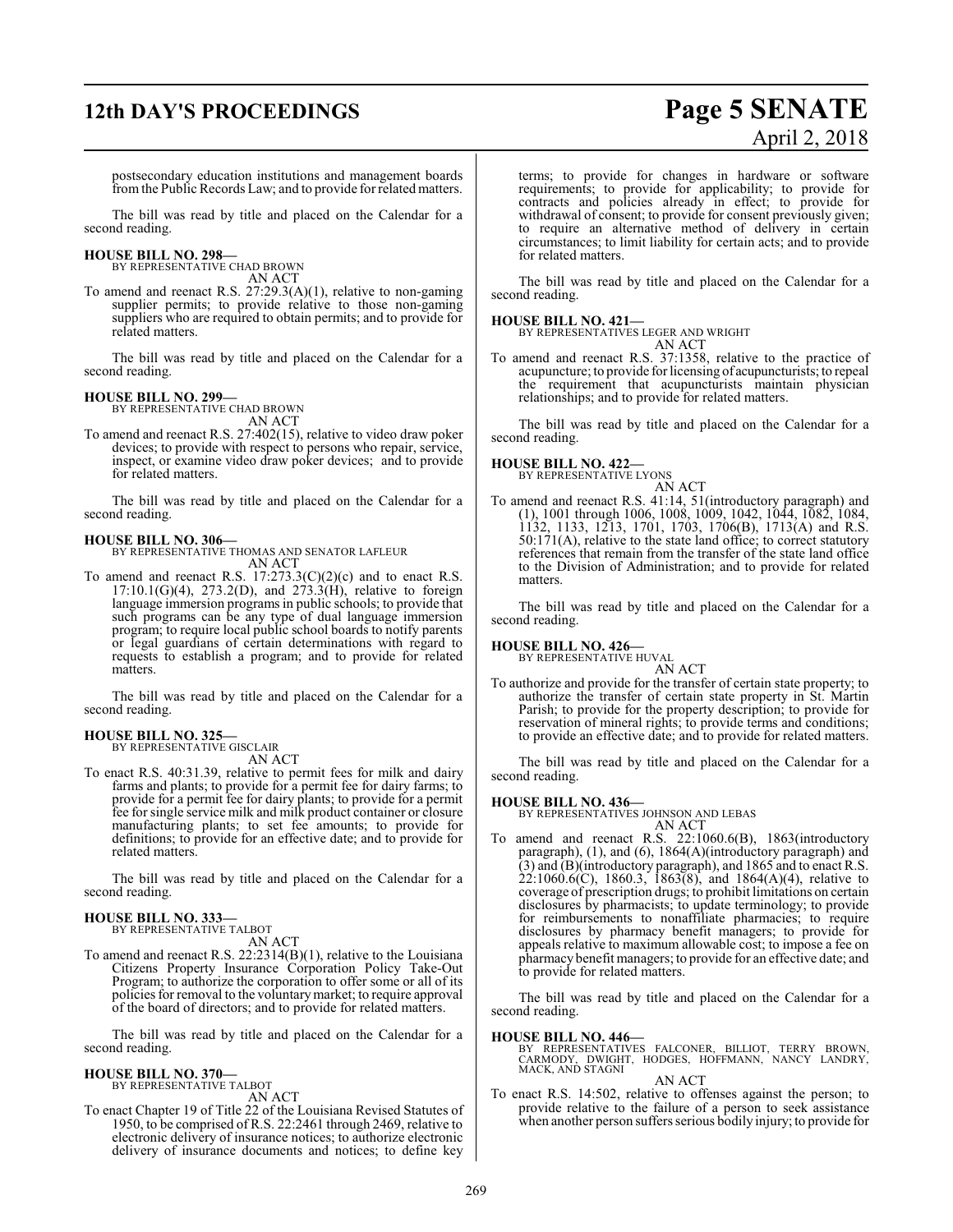## **Page 6 SENATE 12th DAY'S PROCEEDINGS**

elements ofthe offense; to provide for definitions; to provide for criminal penalties; and to provide for related matters.

The bill was read by title and placed on the Calendar for a second reading.

### **HOUSE BILL NO. 451—** BY REPRESENTATIVE PIERRE

AN ACT

To amend and reenact R.S. 22:337(A)(introductory paragraph) and (17), relative to the licensing of foreign and alien insurers; to require foreign and alien insurers to retain licensed workers' compensation claims adjusters domiciled in Louisiana; to make technical changes; and to provide for related matters.

The bill was read by title and placed on the Calendar for a second reading.

### **HOUSE BILL NO. 539—**

BY REPRESENTATIVE LEGER AN ACT

To enact R.S. 40:2006.2, relative to licensing of healthcare facilities and providers by the Louisiana Department of Health; to provide for optional licensing fees for such facilities and providers; to establish the purpose and amounts of such fees; to provide for an expedited licensing process; to require submission of a report concerning the expedited licensing process to certain legislative committees; and to provide for related matters.

The bill was read by title and placed on the Calendar for a second reading.

### **HOUSE BILL NO. 550—**

BY REPRESENTATIVE MAGEE

AN ACT

To amend and reenact Code of Civil Procedure Articles1458 and 1462(B), relative to delays for responding to written discovery requests; to provide relative to delays for answering interrogatories in family law matters; to provide relative to delays for answering requests for production of documents in family law matters; and to provide for related matters.

The bill was read by title and placed on the Calendar for a second reading.

### **HOUSE BILL NO. 553—**

BY REPRESENTATIVES BARRAS, BAGNERIS, BILLIOT, BISHOP,<br>JIMMY HARRIS, HOLLIS, LEGER, LEOPOLD, MARCELLE, MARINO,<br>NORTON, REYNOLDS, AND TALBOT AND SENATORS BISHOP,<br>CARTER,CHABERT,JOHNS,MARTINY,PETERSON,ANDJOHNSMITH

### AN ACT

To amend and reenact R.S. 27:241(A), 241.1, 243(C), 247, and 270(A)(3), and Subpart P-1 of Part II-A of Chapter 1 of Subtitle I of Title 39 of the Louisiana Revised Statutes of 1950, comprised of R.S. 39:100.81, relative to the land-based casino operating contract; to provide relative to the duration of the primary contract term and the duration of renewal terms; to authorize a renewal term of thirty years when certain conditions are met; to provide relative to compensation paid to the Louisiana Gaming Control Board; to provide for a specific amount to be paid to the Louisiana Gaming Control Board and to provide for disposition and use of such monies; to provide for the deposit of monies into certain special treasury funds; to provide with respect to the Community Water Enrichment Fund; to provide relative to the contract and payment for casino support services; to provide for a specific amount to be paid to the governing authority for the parish where the official gaming establishment is located for providing casino support services; to provide relative to the casino gaming operator's authority to conduct and offer non-casino gaming activities and operations; to provide for certain restrictions on certain non-casino gaming activities including restaurants and hotels; to provide relative to a memorandum of understanding and agreement between the casino gaming operator and the Greater New Orleans Hotel and Lodging Association; to provide relative to a memorandum of

understanding and agreement between the casino gaming operator and the Louisiana Restaurant Association; and to provide for related matters.

The bill was read by title and placed on the Calendar for a second reading.

**HOUSE BILL NO. 577—** BY REPRESENTATIVES LEGER, BAGLEY, CHANEY, HENSGENS, HORTON, JACKSON, LEBAS, RICHARD, STAGNI, AND STOKES AN ACT

To enact R.S. 40:41(L), relative to vital records disclosure; to provide for the disclosure of certain vital records to organ procurement organizations; to provide for the form of request by the organ procurement organizations; to provide for the duties of the state registrar in disclosure of records; and to provide for related matters.

The bill was read by title and placed on the Calendar for a second reading.

### **HOUSE BILL NO. 591—**



To enact Chapter 39-A of Title 51 of the Louisiana Revised Statutes of 1950, to be comprised of R.S. 51:2375 and 2376, relative to the creation of the Louisiana Small Business and Entrepreneurship Council; to provide for the purpose of the council; to provide for the composition; to provide for the members on the board of directors; to provide for the duties of the board of directors; and to provide for related matters.

The bill was read by title and placed on the Calendar for a second reading.

### **HOUSE BILL NO. 644—** BY REPRESENTATIVE PIERRE

AN ACT To amend and reenact R.S. 22:1654(A)(introductory paragraph) and (1) and (B)(introductory paragraph) and to enact R.S.  $22:1654(B)(8)$ , relative to third party administrator licenses; to authorize the denial of an application for licensure; to authorize the revocation of a license or denial of an application for licensure for providing false information; to make technical changes; and to provide for related matters.

The bill was read by title and placed on the Calendar for a second reading.

## **HOUSE BILL NO. 658—** BY REPRESENTATIVE LEGER

AN ACT

To enact R.S. 40:1086.12, relative to neonatal opiate withdrawal syndrome; to provide for a pilot project; to provide for the creation of the pilot project; to provide for the duties of the Louisiana Department of Health in establishing the pilot project; to provide for definitions; and to provide for related matters.

The bill was read by title and placed on the Calendar for a second reading.

### **HOUSE BILL NO. 680—**

BY REPRESENTATIVE LEGER

AN ACT To amend and reenact R.S.  $51:2365.1(A)(3)$  through  $(5)$  and  $(B)$ through (D) and to enact R.S.  $51:2365.1(A)(8)$ , relative to the Major Events Incentive Programand the Major Events Incentive Program Subfund; to provide for definitions; to provide relative to authorizations of the secretary of the Department of Economic Development; to provide for certain written notice requirements; to provide relative to certain fund disbursements of the treasurer; to provide relative to requirements for qualified major events; and to provide for related matters.

The bill was read by title and placed on the Calendar for a second reading.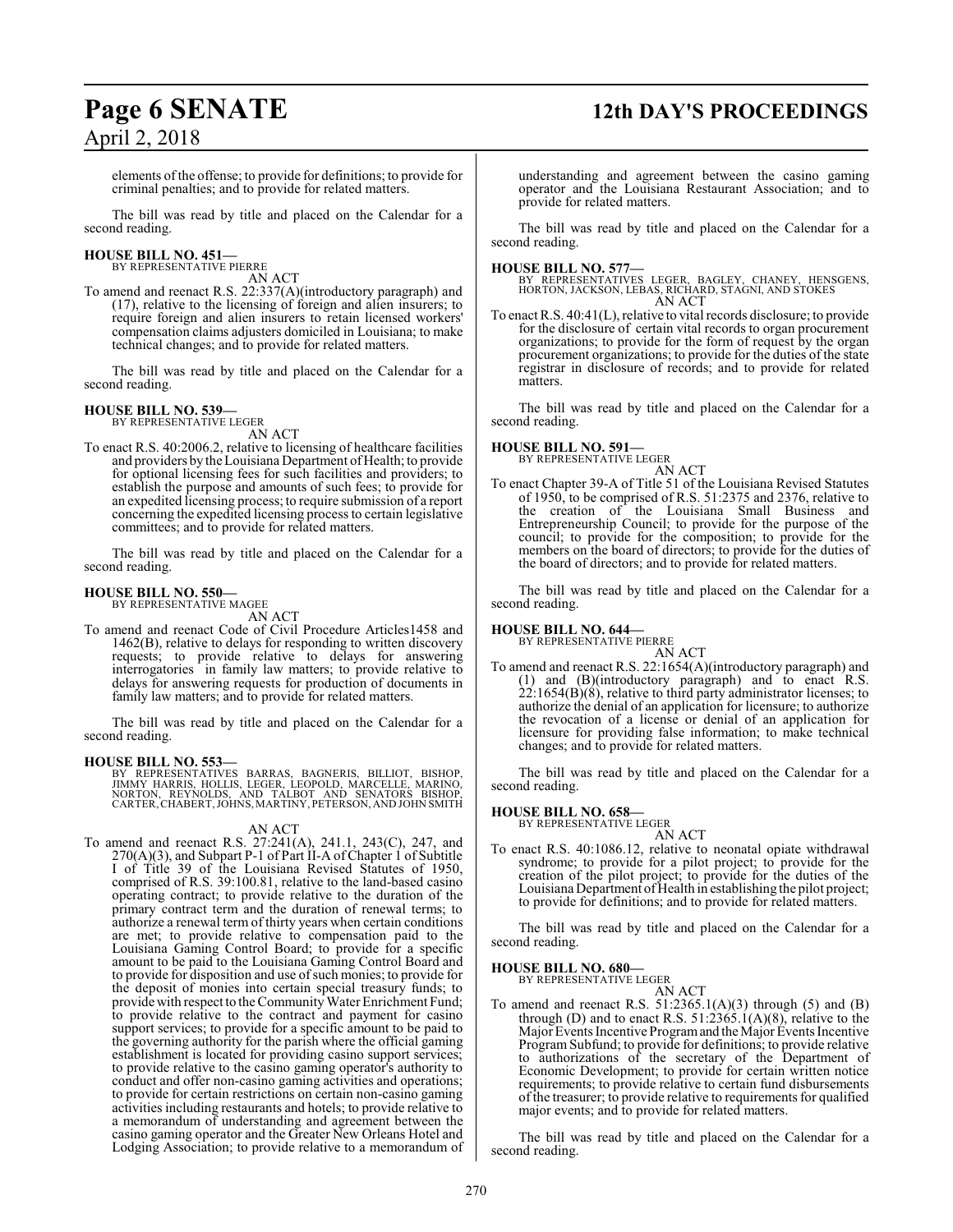### **Message from the House**

### **ASKING CONCURRENCE IN HOUSE CONCURRENT RESOLUTIONS**

#### March 29, 2018

To the Honorable President and Members of the Senate:

I am directed to inform your honorable body that the House of Representatives has finally passed and asks your concurrence in the following House Concurrent Resolutions:

HCR No. 23 HCR No. 24

Respectfully submitted, ALFRED W. SPEER Clerk of the House of Representatives

### **House Concurrent Resolutions on First Reading**

Senator Claitor asked for and obtained a suspension of the rules to take up House Concurrent Resolutions.

### **HOUSE CONCURRENT RESOLUTION NO. 23—**

BY REPRESENTATIVE FALCONER A CONCURRENT RESOLUTION

To recognize Monday, April 9, 2018, as Louisiana Drug and Specialty Court Day at the state capitol and to commend the Louisiana Supreme Court Drug Court Office and the Louisiana Association of Drug Court Professionals for their services to the citizens of Louisiana.

The resolution was read by title and placed on the Calendar for a second reading.

### **HOUSE CONCURRENT RESOLUTION NO. 24—**

BY REPRESENTATIVE JACKSON A CONCURRENT RESOLUTION

To commend Julia "Hurricane" Hawkins on her world recordbreaking time in the 100-meter dash for women one hundred and older and to recognize her many accomplishments.

The resolution was read by title. Senator Claitor moved to concur in the House Concurrent Resolution.

### **ROLL CALL**

The roll was called with the following result:

### YEAS

| Mr. President<br>Allain<br>Barrow<br>Bishop<br>Boudreaux<br>Carter<br>Chabert<br>Claitor<br>Colomb<br>Cortez<br>Donahue<br>Erdey<br>Fannin<br>Total - 37 | Gatti<br>Hewitt<br>Johns<br>LaFleur<br>Lambert<br>Long<br>Luneau<br>Martiny<br>Milkovich<br>Mills<br>Mizell<br>Morrell<br>Morrish<br><b>NAYS</b> | Peacock<br>Perry<br>Price<br>Riser<br>Smith, G.<br>Smith, J.<br>Tarver<br>Thompson<br>Walsworth<br>Ward<br>White |
|----------------------------------------------------------------------------------------------------------------------------------------------------------|--------------------------------------------------------------------------------------------------------------------------------------------------|------------------------------------------------------------------------------------------------------------------|
| Total - 0                                                                                                                                                | <b>ABSENT</b>                                                                                                                                    |                                                                                                                  |
| Appel<br>Total - 2                                                                                                                                       | Peterson                                                                                                                                         |                                                                                                                  |

## **12th DAY'S PROCEEDINGS Page 7 SENATE** April 2, 2018

The Chair declared the Senate concurred in the House Concurrent Resolution and ordered it returned to the House.

### **Reports of Committees**

The following reports of committees were received and read:

### **REPORT OF COMMITTEE ON**

### **REVENUE AND FISCAL AFFAIRS**

Senator Jean-Paul "JP" Morrell, Chairman on behalf of the Committee on Revenue and Fiscal Affairs, submitted the following report:

### April 2, 2018

To the President and Members of the Senate:

I am directed by your Committee on Revenue and Fiscal Affairs to submit the following report:

### **SENATE BILL NO. 474—** BY SENATOR COLOMB

AN ACT To amend and reenact R.S. 39:128(C), relative to certain state agency capital outlay projects; to add to the type of projects and to increase the threshold for exclusion of certain state agency projects from the capital outlay budget; to increase the exemption threshold for professional service contracts which are related to certain state agency capital outlay projects; to provide for an effective date; and to provide for related matters.

Reported with amendments.

**SENATE BILL NO. 488—** BY SENATOR MORRELL

AN ACT

To enact Paragraph (9) of Section 1 and Sections 4.2 and 4.3 of Act No. 762 of the 1986 Regular Session, as amended by Act No. 875 of the 1988 Regular Session, Act No. 1227 of the 1995 Regular Session, Act No. 855 of the 1997 Regular Session, Act No. 932 of the 2003 Regular Session, Act No. 892 of the 2008 Regular Session, and Act No. 481 of the 2016 Regular Session, relative to the Greater New Orleans Expressway Commission; to remove authority for the Greater New Orleans Expressway Commission to secure bonds with State Highway Fund No. 2 monies; to provide with respect to authority to issue future bonds; and to provide for related matters.

Reported favorably.

Respectfully submitted, JEAN-PAUL "JP" MORRELL Chairman

### **House Bills and Joint Resolutions on Second Reading**

#### **HOUSE BILL NO. 85—**

BY REPRESENTATIVES JAMES AND JIMMY HARRIS AN ACT

To enact R.S.  $42:1124.2.1(D)(1)(b)(vii)$ , relative to financial disclosure requirements of members of boards and commissions; to provide for definitions; to provide an exception for members of certain boards and commissions; and to provide for related matters.

The bill was read by title and referred by the President to the Committee on Senate and Governmental Affairs.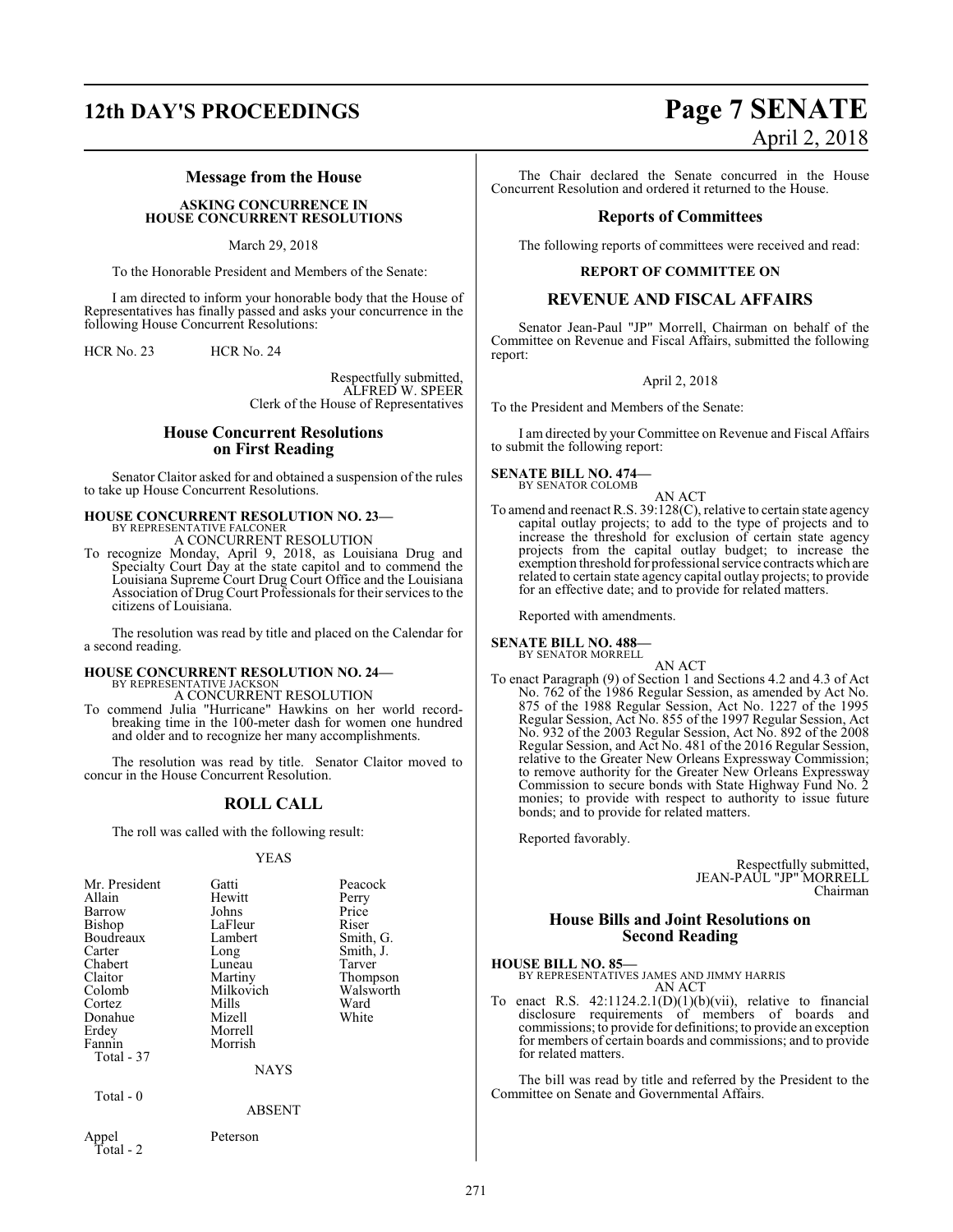### **Page 8 SENATE 12th DAY'S PROCEEDINGS**

### April 2, 2018

### **HOUSE BILL NO. 231—**

BY REPRESENTATIVES TERRY BROWN, BRASS, CARPENTER, GISCLAIR, HILL, HOWARD, TERRY LANDRY, NORTON, PIERRE, POPE, THOMAS, AND WRIGHT

AN ACT

To enact Chapter 25 of Title 48 of the Louisiana Revised Statutes of 1950, to be comprised of R.S. 48:2001, relative to an exemption for highway designations that honor military personnel, law enforcement officers, or firefighters killed in the line of duty; to prohibit the department from requiring monies be received to alleviate costs associated with installation of certain memorial designation signage; and to provide for related matters.

The bill was read by title and referred by the President to the Committee on Transportation, Highways and Public Works.

### **HOUSE BILL NO. 241—**

BY REPRESENTATIVE STEFANSKI AN ACT

To enact R.S.  $32:412(A)(4)(c)$  and  $(7)(c)$ , relative to the renewal of drivers' licenses; to provide for the expiration of a vertical Class "D" or "E" driver's license on an individual's twenty-first birthday; and to provide for related matters.

The bill was read by title and referred by the President to the Committee on Transportation, Highways and Public Works.

**HOUSE BILL NO. 300—** BY REPRESENTATIVE CHAD BROWN AN ACT

To enact R.S. 47:463.196, relative to motor vehicle special prestige plates; to provide for the establishment of the "Louisiana Aviator" special prestige license plate; to provide for creation, issuance, and design of such license plate; to provide for the fees for such plates; to authorize the promulgation of rules and regulations relative to the creation and implementation of a special prestige license plate; and to provide for related matters.

The bill was read by title and referred by the President to the Committee on Transportation, Highways and Public Works.

### **HOUSE BILL NO. 305—**

BY REPRESENTATIVES JEFFERSON AND COUSSAN AN ACT

To amend and reenact R.S. 51:2311(A) and 2320.1, relative to the Louisiana Economic Development Corporation; to amend relative to board membership; to provide with respect to ethical considerations; to provide an exception; and to provide for related matters.

The bill was read by title and referred by the President to the Committee on Commerce, Consumer Protection, and International Affairs.

### **HOUSE BILL NO. 319—** BY REPRESENTATIVES DAVIS AND THIBAUT

AN ACT

To amend and reenact R.S.  $32:388(B)(1)(b)(iv)$  and to enact R.S. 32:387.20, relative to trucks hauling concrete or construction aggregates; to authorize the issuance of special permits for vehicles transporting ready-mixed concrete under certain circumstances; to provide that such authorization to exceed the maximum gross vehicle weight shall not apply in certain circumstances; to provide for weight limits under the special permit for ready-mixed concrete trucks; to establish a fee for the special permit for ready-mixed concrete trucks; to provide for the design and placement of the special permit; to provide for exceptions; to provide for deposit of fees; and to provide for related matters.

The bill was read by title and referred by the President to the Committee on Transportation, Highways and Public Works.

### **HOUSE BILL NO. 368—**

BY REPRESENTATIVE STOKES AN ACT

enact R.S.  $47:1837(H)$ , relative to the Louisiana Tax Commission; to authorize the establishment of a statewide homestead exemption audit program; to provide for program implementation and administration; to authorize the imposition of a fee; to authorize rulemaking; and to provide for related matters.

The bill was read by title and referred by the President to the Committee on Revenue and Fiscal Affairs.

#### **HOUSE BILL NO. 450—** BY REPRESENTATIVE JAMES



To amend and reenact R.S. 32:401(introductory paragraph) and (14) and  $411(F)(1)$  and  $(3)(a)$  and R.S.  $40:132I(B)$ , relative to the possession of driver's licenses and special identification cards; to authorize a digitized format of a driver's license and special identification card that complies with the standards of REAL ID; to provide for the issuance of a digitized special identification card; to establish a fee to install the application to display a digitized driver's license; to provide for definitions; and to provide for related matters.

The bill was read by title and referred by the President to the Committee on Transportation, Highways and Public Works.

### **HOUSE BILL NO. 503—**

BY REPRESENTATIVES CARMODY, AMEDEE, BARRAS, BERTHELOT,<br>CHAD BROWN, TERRY BROWN, CHANEY, COUSSAN, COX, CREWS,<br>EDMONDS, FALCONER, HAVARD, HENSGENS, HILFERTY, HOLLIS,<br>HORTON, HOWARD, JACKSON, JEFFERSON, JORDAN, NANCY<br>LANDRY,

### AN ACT

To enact Chapter 20 of Title 6 of the Louisiana Revised Statutes of 1950, to be comprised of R.S. 6:1371 through 1376, relative to protecting eligible adults from financial exploitation; to provide for legislative intent; to provide for definitions; to provide for notices relative to covered financial institutions; to provide for the delay of financial transactions in instances of suspicion of financial exploitation; to provide for applicability; to provide for immunity; to provide for effectiveness; and to provide for related matters.

The bill was read by title and referred by the President to the Committee on Commerce, Consumer Protection, and International Affairs.

### **HOUSE BILL NO. 514—** BY REPRESENTATIVE SHADOIN

AN ACT

To amend and reenact R.S. 32:781(5), 782, 784(A)(introductory paragraph) and (5), 791(B)(3)(b), 792(B)(16), and 801, to enact  $R.S. 32:783(F)(10), 784(A)(7)$  and  $(8), 792(B)(19)$ , and 795 and to repeal R.S.  $32:783(F)(3)$  and  $784(B)$ , relative to the regulation of used motor vehicles; to amend definitions; to provide for the purpose of the Used Motor Vehicle Commission; to provide for the powers and duties of the commission; to provide for certain prohibitions and unauthorized acts; to amend relative to applications for licensure; to provide for educational requirements and procedure; to provide for exceptions; to repeal relative to dealer sales and certain educational seminars; to provide for effectiveness; and to provide for related matters.

The bill was read by title and referred by the President to the Committee on Commerce, Consumer Protection, and International Affairs.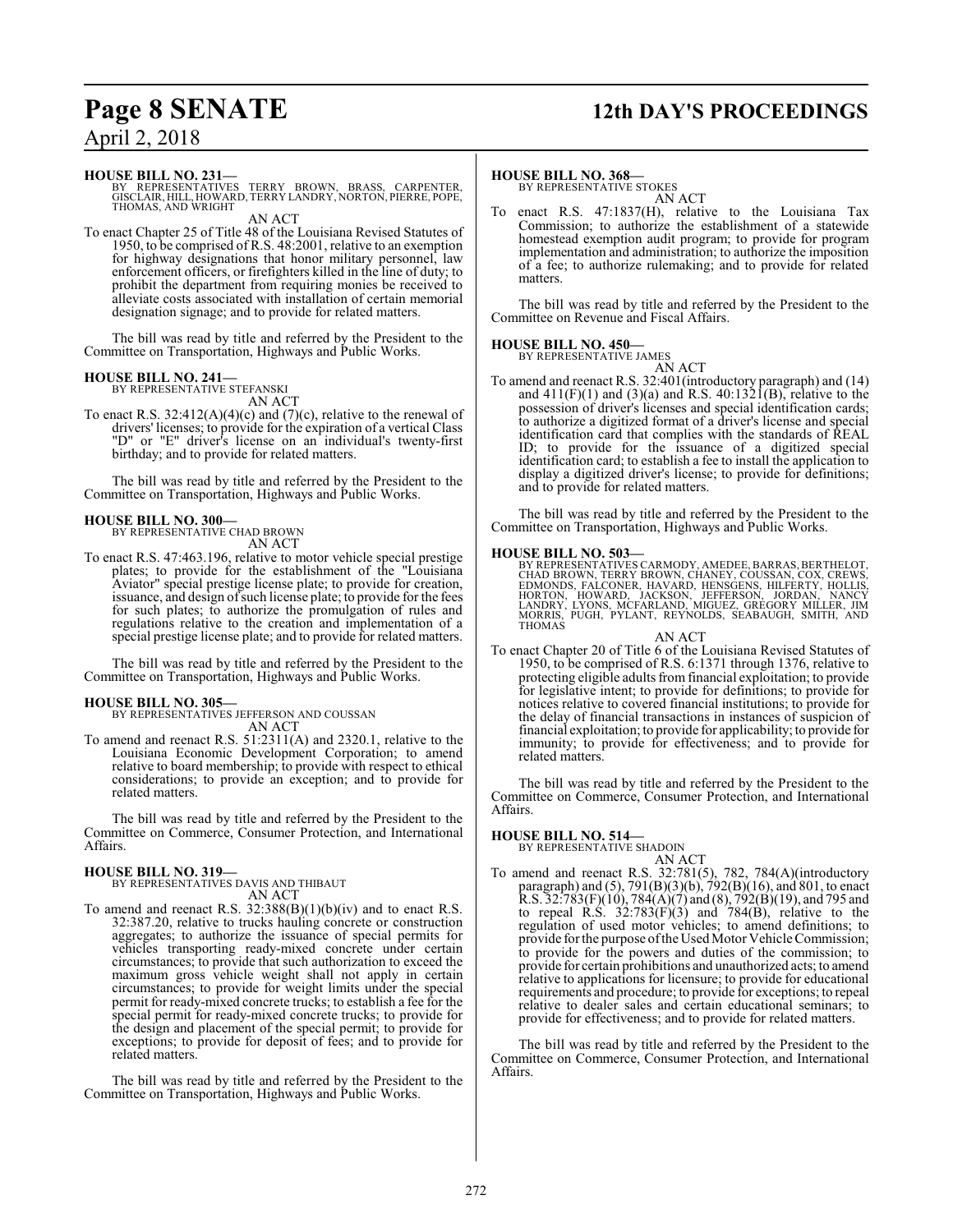## **12th DAY'S PROCEEDINGS Page 9 SENATE**

### **HOUSE BILL NO. 621—**

BY REPRESENTATIVE FOIL AN ACT

To amend and reenact R.S. 9:3403 and 3433, R.S. 12:1-  $202(A)$ (introductory paragraph) and (B)(1), 1-401(A)(1) through (3)(introductory paragraph), (B)(introductory paragraph), (C)(introductory paragraph) and (1), (D)(introductory paragraph), (F), and (G),  $1-1444(E)(2)(b)$ ,  $203(C)$ ,  $204(A)$ , (B)(introductory paragraph) and (1), and (F), 303(A)(3) and (B), 304(A)(2), 312.1, 1306(A)(3)(introductory paragraph) and (a) and (4) and (E), and (F), 1308.3(C)(introductory paragraph), 1344, 1345(A)(2), and 1811(A) and (B),R.S. 22:62(introductory paragraph), (1) through (4), (6) through (8), and (10),  $232.\overline{2}(\overline{A})$ (introductory paragraph) and (2) through (4), and (D),  $243(B)$ (introductory paragraph), (4), and (8) and (D) through (F), R.S. 49:222(B)(introductory paragraph), (a), (b), (e), and (f), (2), (4)(c) and (f), (5)(b), (6), and R.S. 51:212 (introductory paragraph) and (5) and 3143(C), to enact R.S. 12:1-401(A)(3)(e) and  $1306(A)(5)$  and R.S.  $49:222(B)(14)$  and to repeal R.S. 3:85(C) and 148, R.S. 22:232.2(A)(5), and R.S. 49:222(5)(f) through (h), relative to corporate filings made to the secretary of state; to provide for the secretary of state's responsibilities with respect to certain filings; to provide relative to business entities' use of certain names; to provide relative to the listing of certain addresses; to provide for the distinguishment of names upon the records of the secretary of state; to provide an increase for certain filing fees; to provide an application and fees for home service contract providers; to provide changes in statutory reference; to provide technical corrections; and to provide for related matters.

The bill was read by title and referred by the President to the Committee on Commerce, Consumer Protection, and International Affairs.

### **Reconsideration**

The vote by which Senate Bill No. 117 failed to pass on Tuesday, March 27, 2018, was reconsidered.

#### **SENATE BILL NO. 117—**

BY SENATORS MORRELL, BARROW, BISHOP AND CARTER AND REPRESENTATIVE HUNTER AN ACT

To amend and reenact R.S. 23:663(3) and R.S. 39:1625 and to enact R.S. 38:2216(N), relative to the Louisiana Equal Pay for Women Act; to provide for employment by employers who contract with the state; to provide for state procurement contracts; to provide for state services contracts; to provide for definitions; to require certain acknowledgments in contacts; and to provide for related matters.

On motion of Senator Morrell, the bill was read by title and returned to the Calendar, subject to call.

### **Reconsideration**

The vote by which Senate Bill No. 149 failed to pass on Tuesday, March 27, 2018, was reconsidered.

### **SENATE BILL NO. 149—**

BY SENATORS MORRELL, BARROW, BISHOP AND CARTER AND REPRESENTATIVE HUNTER

AN ACT To amend and reenact R.S. 23:332(H)(3) and to enact R.S. 23:332(A)(4), relative to employment wages; to prohibit discrimination against an employee who discloses his wages; to prohibit discrimination against an employee who inquires about the wages of another employee; to prohibit certain nondisclosure agreements; to provide for exceptions; and to provide for related matters.

On motion of Senator Morrell, the bill was read by title and returned to the Calendar, subject to call.

# April 2, 2018

### **Reconsideration**

The vote by which Senate Bill No. 162 failed to pass on Tuesday, March 27, 2018, was reconsidered.

**SENATE BILL NO. 162—**<br>BY SENATORS CARTER, BARROW AND BISHOP AND<br>REPRESENTATIVE HUNTER AN ACT

To enact Chapter 6-B of Title 23 of the Louisiana Revised Statutes of 1950, to be comprised of R.S. 23:671 through 678, and R.S. 23:1516, relative to minimum wage; to establish a state minimum wage; to provide for an increase of the minimum wage; to provide for enforcement; to provide for civil remedies; to provide for damages; to provide for venue; to provide for the limitation of actions; to provide for notifications; to provide for the creation of an account within a fund; to provide for exceptions; and to provide for related matters.

On motion of Senator Carter, the bill was read by title and returned to the Calendar, subject to call.

### **Rules Suspended**

Senator Thompson asked for and obtained a suspension of the rules to advance to:

### **Senate Bills and Joint Resolutions on Third Reading and Final Passage**

### **Bagneris Rule**

Senator Thompson moved to invoke the rule to temporarily pass over controversial Senate Bills on Third Reading and Final Passage with the intention of taking them up later, in their regular order and to specifically start with Senate Bill No. 1.

Without objection, so ordered.

**SENATE BILL NO. 1—** BY SENATOR ALLAIN

- AN ACT
- To amend and reenact R.S. 32:385(A)(3), relative to farmvehicle and equipment exemptions; to authorize the use of certain public highways by farm vehicles and vehicles transporting cutting or logging equipment from sunrise to sunset; and to provide for related matters.

The bill was read by title. Senator Allain moved the final passage of the bill.

### **ROLL CALL**

The roll was called with the following result:

Morrell<br>Morrish

### YEAS

Mr. President Gatti Peacock<br>Allain Hewitt Perry Allain Hewitt Perry Barrow Johns Price<br>Bishop LaFleur Riser Boudreaux Lamb<br>Carter Long Carter Long Smith, J. Chabert Luneau<br>Claitor Martiny Claitor Martiny Thompson Colomb Milkovich Walsworth Cortez Mills Ward Donahue Mizell White<br>Erdey Morrell White Fannin Total - 37

LaFleur Riser<br>Lambert Smith, G.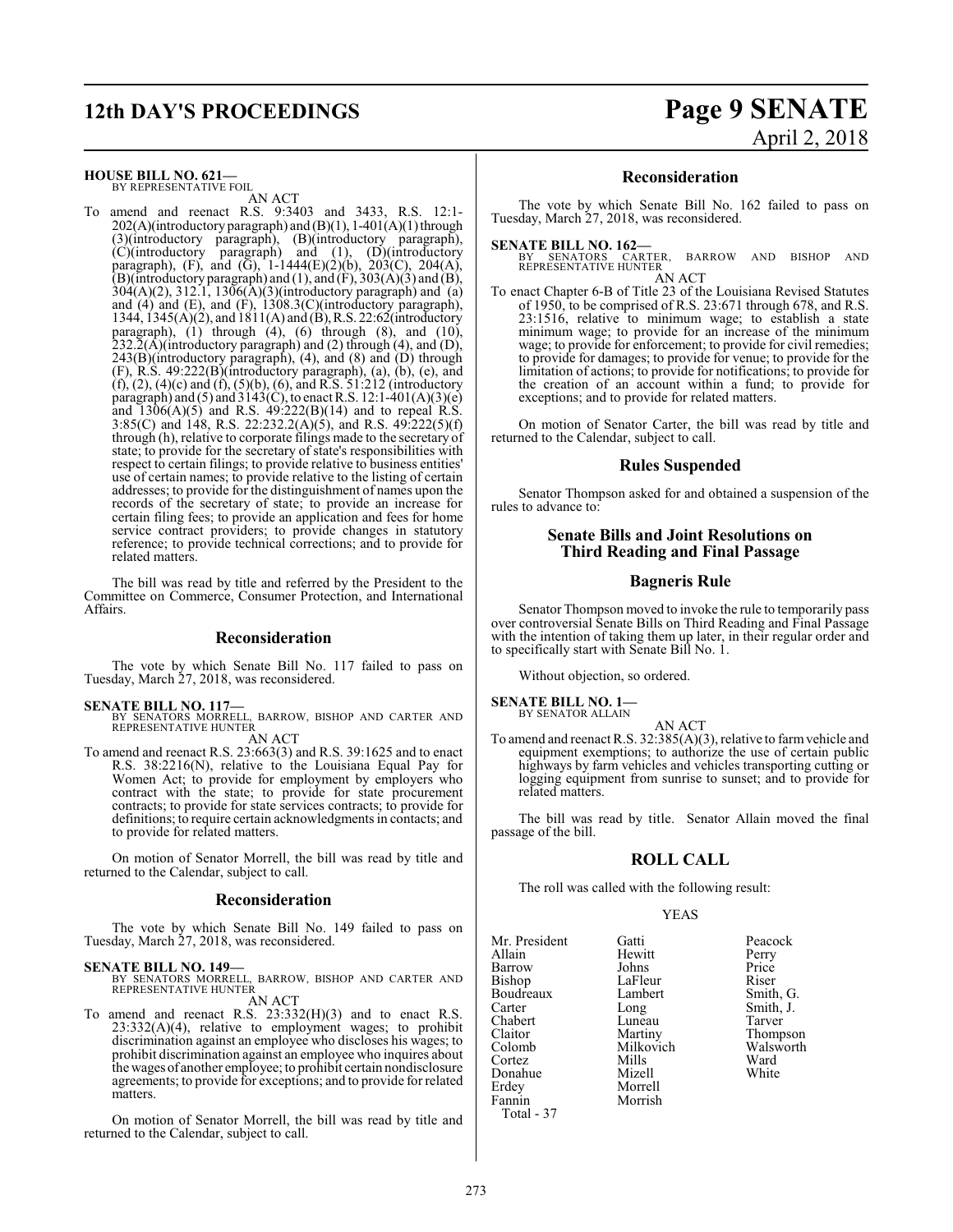### NAYS

Total - 0

#### ABSENT

Appel Peterson Total - 2

The Chair declared the bill was passed and ordered it sent to the House. Senator Allain moved to reconsider the vote by which the bill was passed and laid the motion on the table.

### **SENATE BILL NO. 10—**

BY SENATOR PEACOCK

AN ACT To enact R.S. 11:612(2)(m), relative to membership in the hazardous duty plan at the Louisiana State Employees' Retirement System; to provide for an effective date; and to provide for related matters.

The bill was read by title. Senator Peacock moved the final passage of the bill.

### **ROLL CALL**

The roll was called with the following result:

### YEAS

| Mr. President       | Gatti         | Morrish   |
|---------------------|---------------|-----------|
| Allain              | Hewitt        | Peacock   |
| Barrow              | Johns         | Perry     |
| Boudreaux           | LaFleur       | Price     |
| Carter              | Lambert       | Riser     |
| Chabert             | Long          | Smith, G. |
| Claitor             | Luneau        | Smith, J. |
| Colomb              | Martiny       | Tarver    |
| Cortez              | Milkovich     | Thompson  |
| Donahue             | Mills         | Walsworth |
| Erdey               | Mizell        | Ward      |
| Fannin              | Morrell       | White     |
| Total - 36          |               |           |
|                     | <b>NAYS</b>   |           |
| Total - 0           |               |           |
|                     | ABSENT        |           |
| Appel<br>Total $-3$ | <b>Bishop</b> | Peterson  |

The Chair declared the bill was passed and ordered it sent to the House. Senator Peacock moved to reconsider the vote by which the bill was passed and laid the motion on the table.

### **SENATE BILL NO. 19—**

BY SENATOR CORTEZ

AN ACT

To enact R.S. 40:539(C)(8)(f), relative to employees of the Housing Authority of the City of Lafayette; to provide that employees of the authority shall not be in the state civil service; and to provide for related matters.

The bill was read by title. Senator Cortez moved the final passage of the bill.

### **Page 10 SENATE 12th DAY'S PROCEEDINGS**

### **ROLL CALL**

The roll was called with the following result:

### YEAS

| Mr. President | Gatti       | Peacock   |
|---------------|-------------|-----------|
| Allain        | Hewitt      | Perry     |
| Barrow        | Johns       | Price     |
| Bishop        | LaFleur     | Riser     |
| Boudreaux     | Lambert     | Smith, G. |
| Carter        | Long        | Smith, J. |
| Chabert       | Luneau      | Tarver    |
| Claitor       | Martiny     | Thompson  |
| Colomb        | Milkovich   | Walsworth |
| Cortez        | Mills       | Ward      |
| Donahue       | Mizell      | White     |
| Erdey         | Morrell     |           |
| Fannin        | Morrish     |           |
| Total - 37    |             |           |
|               | <b>NAYS</b> |           |
| Total $-0$    |             |           |
|               | ABSENT      |           |

Appel Peterson Total - 2

The Chair declared the bill was passed and ordered it sent to the House. Senator Cortez moved to reconsider the vote by which the bill was passed and laid the motion on the table.

### **SENATE BILL NO. 20—**

BY SENATOR CORTEZ

AN ACT To enact R.S. 49:191(9)(g) and to repeal R.S. 49:191(7), relative to the Department of Transportation and Development, to provide for the re-creation of the Department of Transportation and Development and the statutory entities made a part of the department by law; to provide for the effective termination date for all statutory authority for the existence of such statutory entities; and to provide for related matters.

The bill was read by title. Senator Cortez moved the final passage of the bill.

### **ROLL CALL**

The roll was called with the following result:

Morrell

### YEAS

Mr. President Gatti Peacock Allain Hewitt Perry<br>
Barrow Johns Price Barrow Johns<br>Bishop LaFler Boudreaux Lamb<br>Carter Long Chabert Luneau<br>Claitor Martiny Claitor Martiny Thompson Cortez Mills Ward Donahue<br>Erdey Fannin Morrish Total - 37

LaFleur Riser<br>Lambert Smith, G. Long Smith, J.<br>Luneau Tarver Milkovich Walsworth<br>
Mills Ward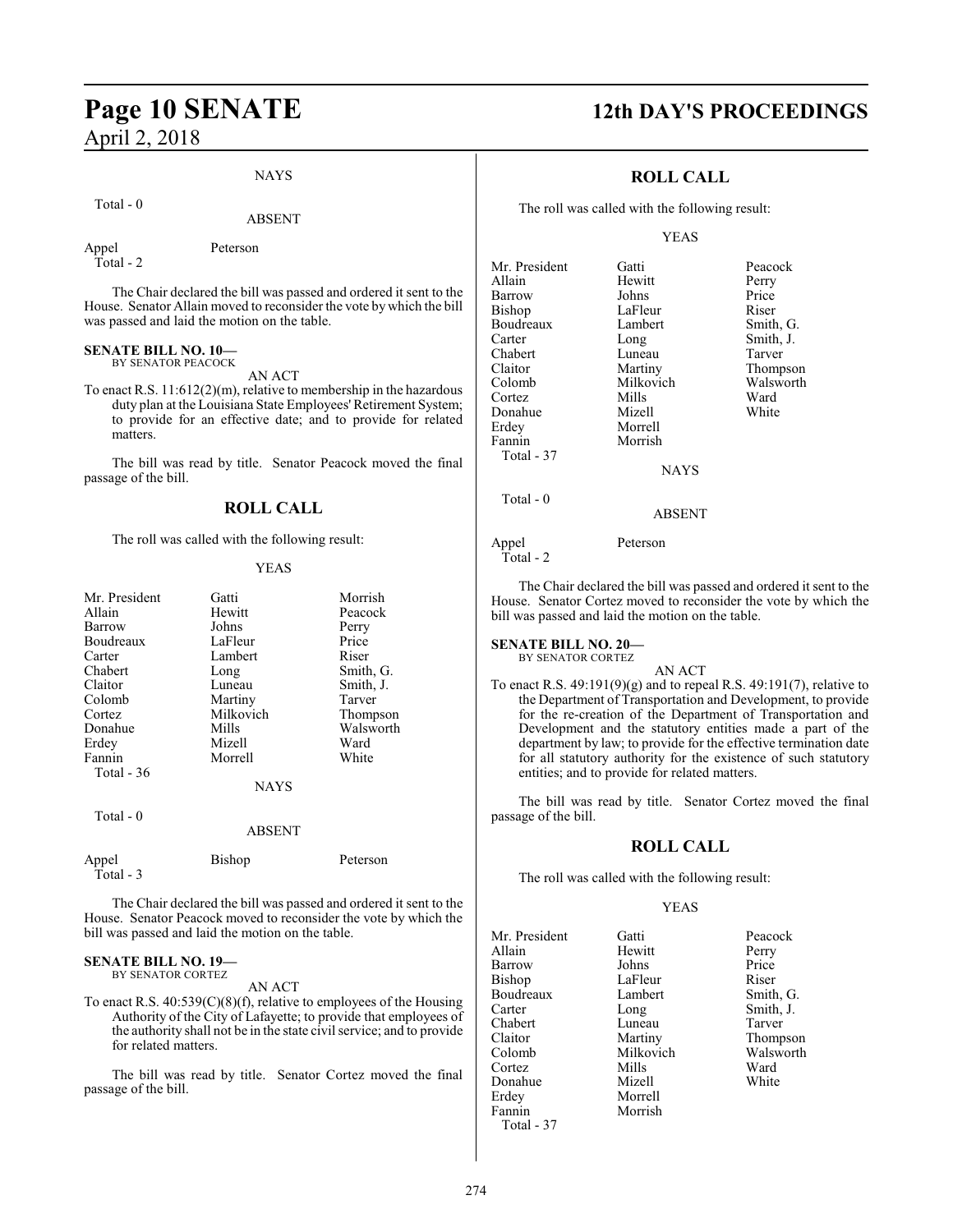### NAYS

Total - 0

### ABSENT

Appel Peterson

Total - 2

The Chair declared the bill was passed and ordered it sent to the House. Senator Cortez moved to reconsider the vote by which the bill was passed and laid the motion on the table.

### **SENATE BILL NO. 58—** BY SENATOR LUNEAU

AN ACT

To provide relative to state highways; to designate Louisiana Highway 3170 in Rapides Parish as the "Cecil R. Blair Memorial Highway"; and to provide for related matters.

The bill was read by title. Senator Luneau moved the final passage of the bill.

### **ROLL CALL**

The roll was called with the following result:

#### YEAS

| Mr. President      | Gatti         | Peacock   |
|--------------------|---------------|-----------|
| Allain             | Hewitt        | Perry     |
| Barrow             | Johns         | Price     |
| Bishop             | LaFleur       | Riser     |
| Boudreaux          | Lambert       | Smith, G. |
| Carter             | Long          | Smith, J. |
| Chabert            | Luneau        | Tarver    |
| Claitor            | Martiny       | Thompson  |
| Colomb             | Milkovich     | Walsworth |
| Cortez             | Mills         | Ward      |
| Donahue            | Mizell        | White     |
| Erdey              | Morrell       |           |
| Fannin             | Morrish       |           |
| Total - 37         |               |           |
|                    | <b>NAYS</b>   |           |
| Total - 0          |               |           |
|                    | <b>ABSENT</b> |           |
| Appel<br>Total - 2 | Peterson      |           |

The Chair declared the bill was passed and ordered it sent to the House. Senator Luneau moved to reconsider the vote by which the bill was passed and laid the motion on the table.

#### **SENATE BILL NO. 69—** BY SENATOR CLAITOR

AN ACT

To enact Code of Criminal Procedure Article 983(H), relative to expungement; to allow the in forma pauperis filing of a motion to expunge a criminal record in accordance with provisions relative to in forma pauperis filings in civil matters; and to provide for related matters.

The bill was read by title. Senator Claitor moved the final passage of the bill.

### **ROLL CALL**

The roll was called with the following result:

**Hewitt** 

### YEAS

| Mr. President |
|---------------|
| Allain        |

ident Gatti Peacock<br>Hewitt Perry

## **12th DAY'S PROCEEDINGS Page 11 SENATE** April 2, 2018

Barrow Johns Price<br>Bishop LaFleur Riser LaFleur Riser<br>Lambert Smith, G. Boudreaux Lamb<br>Carter Long Long Smith, J.<br>
Luneau Tarver Chabert Luneau<br>Claitor Martiny Claitor Martiny Thompson Milkovich Walsworth<br>
Mills Ward Cortez Mills Ward Donahue Mizell White<br>Erdey Morrell White Erdey Morrell Morrish Total - 37 **NAYS**  Total - 0 ABSENT Appel Peterson Total - 2

The Chair declared the bill was passed and ordered it sent to the House. Senator Claitor moved to reconsider the vote by which the bill was passed and laid the motion on the table.

### **SENATE BILL NO. 80—** BY SENATOR CLAITOR

AN ACT

To amend and reenact R.S. 13:5715(A)(2), relative to coroners; to provide relative to the disposition of paupers; to provide for disposition expenses; and to provide for related matters.

The bill was read by title. Senator Claitor moved the final passage of the bill.

### **ROLL CALL**

The roll was called with the following result:

#### YEAS

| Mr. President<br>Allain<br>Barrow<br>Boudreaux<br>Carter<br>Chabert<br>Claitor<br>Colomb<br>Cortez<br>Donahue<br>Erdey<br>Fannin<br>Total - 36 | Gatti<br>Hewitt<br>Johns<br>LaFleur<br>Lambert<br>Long<br>Luneau<br>Martiny<br>Milkovich<br>Mills<br>Mizell<br>Morrell | Morrish<br>Peacock<br>Perry<br>Price<br>Riser<br>Smith, G.<br>Smith, J.<br>Tarver<br>Thompson<br>Walsworth<br>Ward<br>White |
|------------------------------------------------------------------------------------------------------------------------------------------------|------------------------------------------------------------------------------------------------------------------------|-----------------------------------------------------------------------------------------------------------------------------|
| Total - 0                                                                                                                                      | <b>NAYS</b><br><b>ABSENT</b>                                                                                           |                                                                                                                             |
| Appel<br>Total - 3                                                                                                                             | Bishop                                                                                                                 | Peterson                                                                                                                    |

The Chair declared the bill was passed and ordered it sent to the House. Senator Claitor moved to reconsider the vote by which the bill was passed and laid the motion on the table.

### **SENATE BILL NO. 82—** BY SENATOR WALSWORTH

AN ACT

To enact R.S. 49:191(10)(c) and to repeal R.S. 49:191(8)(l), relative to the Department of Environmental Quality, including provisions to provide for the re-creation of the Department of Environmental Quality and the statutory entities made a part of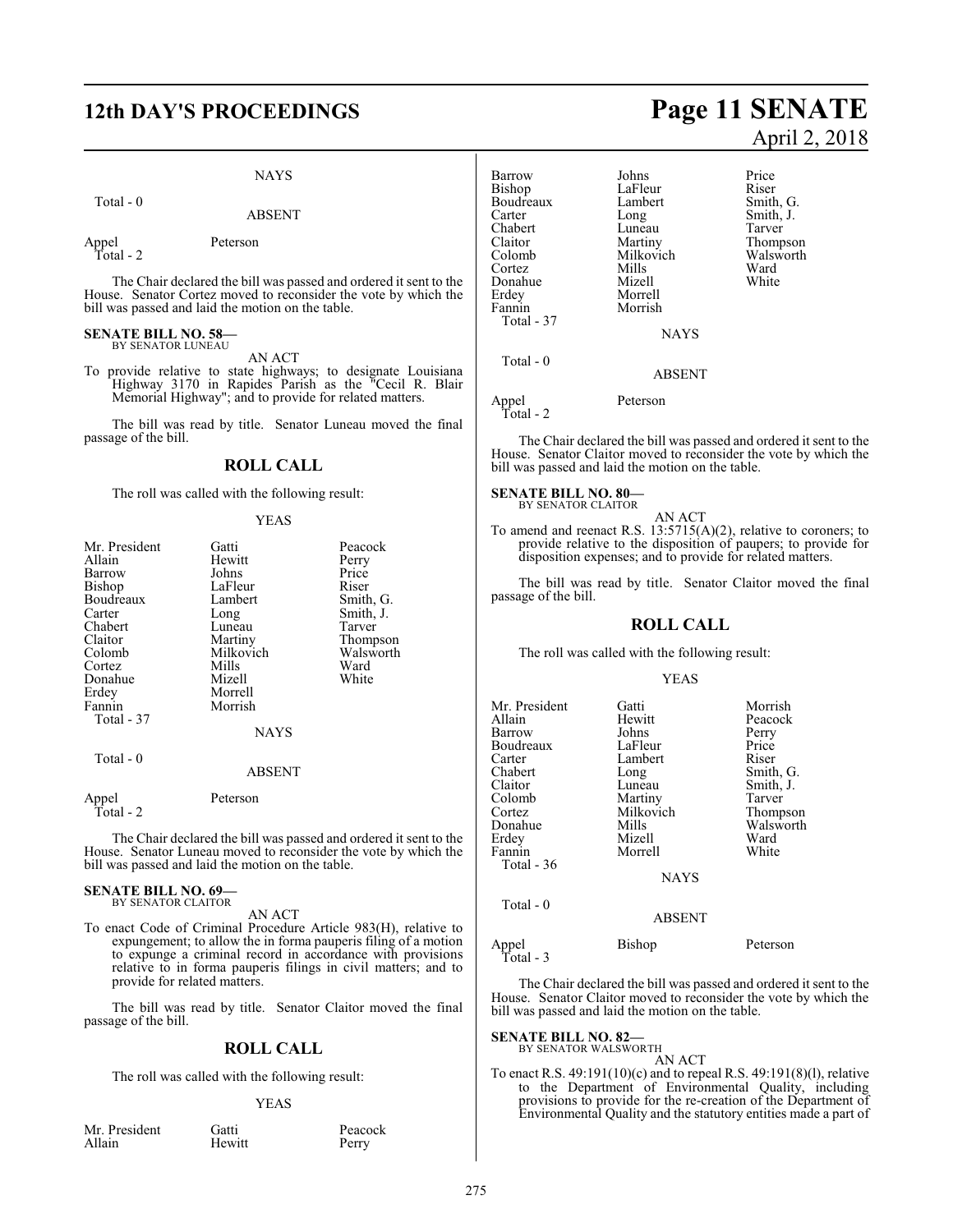the department by law; to provide for the effective termination date for all statutory authority for the existence of such statutory entities; and to provide for related matters.

The bill was read by title. Senator Walsworth moved the final passage of the bill.

### **ROLL CALL**

The roll was called with the following result:

#### YEAS

| Mr. President<br>Allain<br>Barrow<br>Bishop<br>Boudreaux<br>Carter<br>Chabert<br>Claitor<br>Colomb | Fannin<br>Gatti<br>Hewitt<br>Johns<br>LaFleur<br>Lambert<br>Long<br>Luneau<br>Martiny<br>Milkovich | Morrell<br>Morrish<br>Peacock<br>Perry<br>Price<br>Riser<br>Smith, G.<br>Tarver<br>Thompson<br>Walsworth |
|----------------------------------------------------------------------------------------------------|----------------------------------------------------------------------------------------------------|----------------------------------------------------------------------------------------------------------|
| Cortez<br>Donahue<br>Erdey<br>Total - 36                                                           | Mills<br>Mizell<br><b>NAYS</b>                                                                     | Ward<br>White                                                                                            |
| Total - 0                                                                                          | <b>ABSENT</b>                                                                                      |                                                                                                          |
| Appel                                                                                              | Peterson                                                                                           | Smith, J.                                                                                                |

Total - 3

The Chair declared the bill was passed and ordered it sent to the House. Senator Walsworth moved to reconsider the vote by which the bill was passed and laid the motion on the table.

### **SENATE BILL NO. 156—** BY SENATOR CARTER

AN ACT

To enact R.S. 37:1738, relative to liability of persons providing certain gratuitous care; to provide with respect to immunity from liability for a person providing gratuitous emergency care to a minor or a domestic animal; to provide certain definitions, terms, procedures, conditions, and effects; and to provide for related matters.

### **Floor Amendments**

Senator Carter proposed the following amendments.

#### **SENATE FLOOR AMENDMENTS**

Amendments proposed by Senator Carter to Engrossed Senate Bill No. 156 by Senator Carter

AMENDMENT NO. 1 On page 1, at the end of line 9, add "**in distress from a locked motor vehicle**"

AMENDMENT NO. 2<br>On page 1, line 12, b On page 1, line 12, between "**distress**" and "**as**" insert "**from a locked motor vehicle**"

On motion of Senator Carter, the amendments were adopted.

On motion of Senator Carter, the amended bill was read by title and returned to its regular order on Third Reading and Final Passage.

## **Page 12 SENATE 12th DAY'S PROCEEDINGS**

### **SENATE BILL NO. 195—**

BY SENATOR WALSWORTH AN ACT

To amend and reenact R.S. 30:2195.3(A)(1)(a)(i) and 2195.8(A), and to repeal R.S. 30:2195.3(10), relative to the Motor Fuels Underground Storage Tank Trust Fund; to provide for the powers and duties of the secretary of the Department of Environmental Quality; to provide for the Motor Fuels Underground Storage Tank Trust Fund Advisory Board; to provide for the fee collected by the operator of a bulk facility; to provide for the fee calculation; to provide terms, conditions, and requirements; and to provide for related matters.

### **Floor Amendments**

Senator Martiny proposed the following amendments.

### **SENATE FLOOR AMENDMENTS**

Amendments proposed by Senator Martiny on behalf of the Legislative Bureau to Engrossed Senate Bill No. 195 by Senator Walsworth

AMENDMENT NO. 1 On page 1, line 3, change "30:2195.3(10)" to "30:2195.3(A)(10)"

AMENDMENT NO. 2 On page 3, line 14, change "30:2195.3(10)" to "30:2195.3(A)(10)"

On motion of Senator Martiny, the amendments were adopted.

The bill was read by title. Senator Walsworth moved the final passage of the amended bill.

### **ROLL CALL**

The roll was called with the following result:

### YEAS

| Mr. President | Gatti         | Peacock   |
|---------------|---------------|-----------|
| Allain        | Hewitt        | Perry     |
| Barrow        | Johns         | Price     |
| Bishop        | LaFleur       | Riser     |
| Boudreaux     | Lambert       | Smith, G. |
| Carter        | Long          | Smith, J. |
| Chabert       | Luneau        | Tarver    |
| Claitor       | Martiny       | Thompson  |
| Colomb        | Milkovich     | Walsworth |
| Cortez        | Mills         | Ward      |
| Donahue       | Mizell        | White     |
| Erdey         | Morrell       |           |
| Fannin        | Morrish       |           |
| Total - 37    |               |           |
|               | <b>NAYS</b>   |           |
| Total - 0     |               |           |
|               | <b>ABSENT</b> |           |
|               |               |           |

### Appel Peterson Total - 2

The Chair declared the amended bill was passed, ordered reengrossed and sent to the House. Senator Walsworth moved to reconsider the vote by which the bill was passed and laid the motion on the table.

#### **SENATE BILL NO. 214—** BY SENATOR ERDEY

AN ACT

To enact R.S.  $25:151(B)(5)$  and  $(C)(4)$ , relative to the Livingston Parish Library; to provide relative to the disposition of surplus library books; to authorize the library, subject to the approval of its governing board, to sell such books; to provide relative to the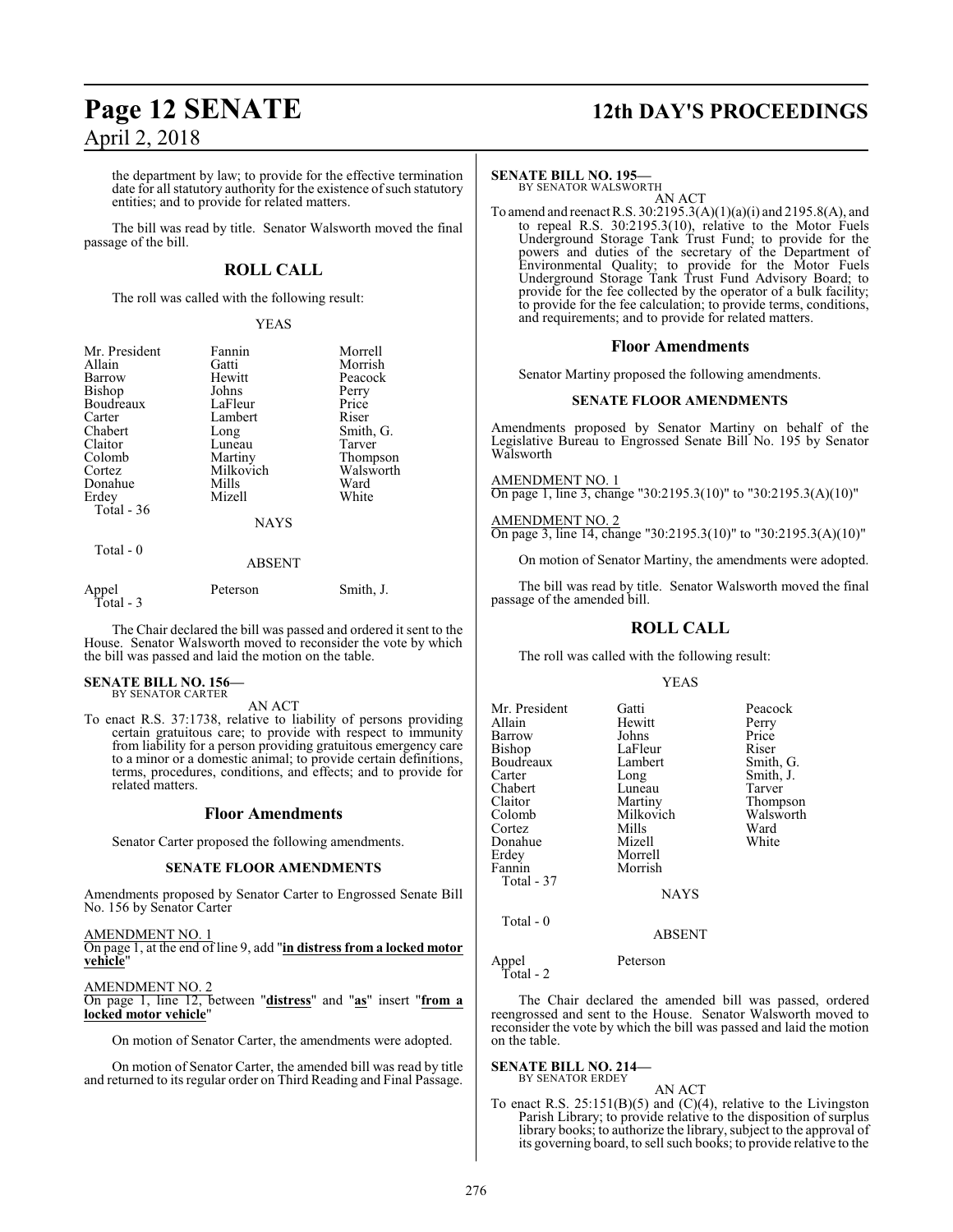### **12th DAY'S PROCEEDINGS Page 13 SENATE**

disposition of proceeds collected from such sales; to provide relative to the location of such sales; and to provide for related matters.

The bill was read by title. Senator Erdey moved the final passage of the bill.

### **ROLL CALL**

The roll was called with the following result:

### YEAS

| Mr. President | Gatti         | Peacock   |
|---------------|---------------|-----------|
| Allain        | Hewitt        | Perry     |
| Barrow        | Johns         | Price     |
| Bishop        | LaFleur       | Riser     |
| Boudreaux     | Lambert       | Smith, G. |
| Carter        | Long          | Smith, J. |
| Chabert       | Luneau        | Tarver    |
| Claitor       | Martiny       | Thompson  |
| Colomb        | Milkovich     | Walsworth |
| Cortez        | Mills         | Ward      |
| Donahue       | Mizell        | White     |
| Erdey         | Morrell       |           |
| Fannin        | Morrish       |           |
| Total - 37    |               |           |
|               | <b>NAYS</b>   |           |
| Total $-0$    |               |           |
|               | <b>ADCENT</b> |           |

ABSENT

Appel Peterson Total - 2

The Chair declared the bill was passed and ordered it sent to the House. Senator Erdey moved to reconsider the vote by which the bill was passed and laid the motion on the table.

**SENATE BILL NO. 261—** BY SENATOR ERDEY

### AN ACT

To amend and reenact R.S.  $40:1668(C)(1)(a)$  and (b) and to repeal R.S. 40:1668(G)(4), relative to insurance benefits for firemen and officers who suffer a catastrophic injury resulting in permanent and total disability in certain circumstances; and to provide for related matters.

The bill was read by title. Senator Erdey moved the final passage of the bill.

### **ROLL CALL**

The roll was called with the following result:

### YEAS

| Mr. President | Gatti     | Peacock   |
|---------------|-----------|-----------|
| Allain        | Hewitt    | Perry     |
| Barrow        | Johns     | Price     |
| Bishop        | LaFleur   | Riser     |
| Boudreaux     | Lambert   | Smith, G. |
| Carter        | Long      | Smith, J. |
| Chabert       | Luneau    | Tarver    |
| Claitor       | Martiny   | Thompson  |
| Colomb        | Milkovich | Walsworth |
| Cortez        | Mills     | Ward      |
| Donahue       | Mizell    | White     |
| Erdey         | Morrell   |           |
| Fannin        | Morrish   |           |
| Total - 37    |           |           |
|               | NAYS      |           |

Total - 0

# April 2, 2018

#### ABSENT

Appel Peterson Total - 2

The Chair declared the bill was passed and ordered it sent to the House. Senator Erdeymoved to reconsider the vote by which the bill was passed and laid the motion on the table.

#### **SENATE BILL NO. 263—** BY SENATOR ERDEY

A JOINT RESOLUTION

Proposing to amend Article VII, Section 14(B) of the Constitution of Louisiana, relative to public equipment and personnel; to authorize, pursuant to a written agreement, the donation of the use of public equipment and personnel by the state or a political subdivision to the state or a political subdivision for an activity or power which the requesting public entity is authorized to exercise; and to specify an election for submission of the proposition to electors and provide a ballot proposition.

### **Floor Amendments**

Senator Martiny proposed the following amendments.

#### **SENATE FLOOR AMENDMENTS**

Amendments proposed by Senator Martiny on behalf of the Legislative Bureau to Engrossed Senate Bill No. 263 by Senator Erdey

AMENDMENT NO. 1 On page 3, line 8, following ";" and before "(12)" delete "or"

AMENDMENT NO. 2 On page 3, line 10, following ";" and before "(13)" delete "or"

AMENDMENT NO. 3 On page 3, line 13, following "projects" change "**,**" to "**;**"

On motion of Senator Martiny, the amendments were adopted.

### **Floor Amendments**

Senator Erdey proposed the following amendments.

### **SENATE FLOOR AMENDMENTS**

Amendments proposed by Senator Erdey to Engrossed Senate Bill No. 263 by Senator Erdey

AMENDMENT NO. 1 On page 1, line 4, delete "the state or"

AMENDMENT NO. 2 On page 1, line 5, change "the state or a" to "another"

AMENDMENT NO. 3 On page 1, line 6, change "public entity" to "political subdivision"

AMENDMENT NO. 4 On page 3, line 14, delete "**the state or**"

AMENDMENT NO. 5 On page 3, line 15, change "**the state or a**" to "**another**"

AMENDMENT NO. 6 On page 3, line 16, delete "**state or**"

AMENDMENT NO. 7 On page 3, line 26, delete "the state or"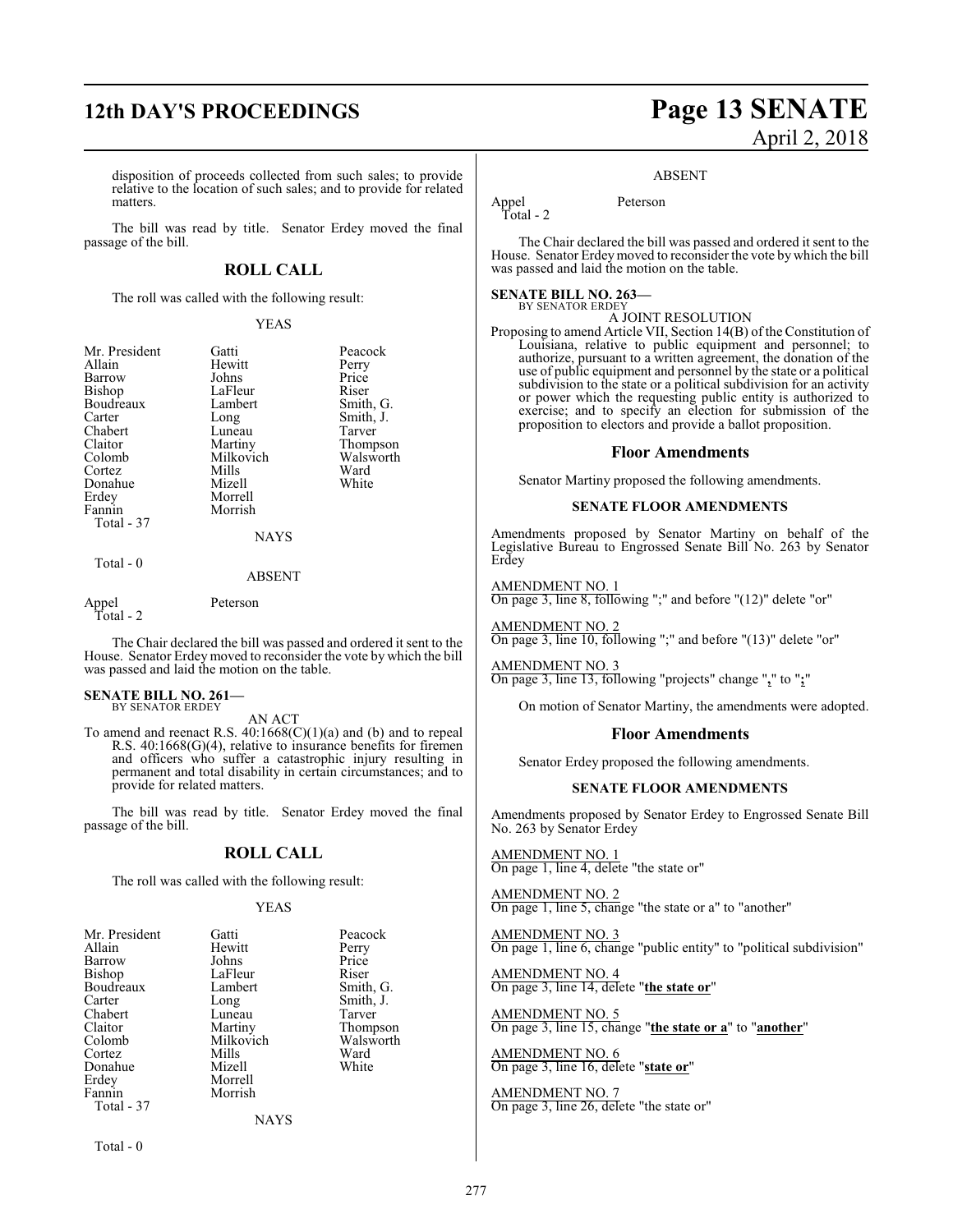AMENDMENT NO. 8

On page 3, line 27, change "the state or a" to ""another"

### AMENDMENT NO. 9

On page 3, line 28, delete "state or"

On motion of Senator Erdey, the amendments were adopted.

The bill was read by title. Senator Erdey moved the final passage of the amended bill.

### **ROLL CALL**

The roll was called with the following result:

### YEAS

| Mr. President<br>Allain<br>Barrow<br>Boudreaux<br>Carter<br>Chabert<br>Claitor<br>Colomb<br>Cortez<br>Donahue<br>Erdey | Gatti<br>Hewitt<br>Johns<br>LaFleur<br>Lambert<br>Long<br>Luneau<br>Martiny<br>Milkovich<br>Mills<br>Mizell | Morrish<br>Peacock<br>Perry<br>Price<br>Riser<br>Smith, G.<br>Smith, J.<br>Tarver<br>Thompson<br>Walsworth<br>Ward |
|------------------------------------------------------------------------------------------------------------------------|-------------------------------------------------------------------------------------------------------------|--------------------------------------------------------------------------------------------------------------------|
| Fannin<br>Total - 36                                                                                                   | Morrell<br><b>NAYS</b>                                                                                      | White                                                                                                              |
| Total $-0$                                                                                                             | <b>ABSENT</b>                                                                                               |                                                                                                                    |
| Appel<br>Total - 3                                                                                                     | Bishop                                                                                                      | Peterson                                                                                                           |

The Chair declared the amended bill was passed, ordered reengrossed and sent to the House. Senator Erdey moved to reconsider the vote by which the bill was passed and laid the motion on the table.

**SENATE BILL NO. 267—** BY SENATOR APPEL AND REPRESENTATIVE THOMAS

AN ACT

To amend and reenact R.S. 17:493, relative to school bus operators; to provide relative to the removal of school bus operators; to provide relative to charges, notices, time lines, and hearings; and to provide for related matters.

### **Floor Amendments**

Senator Martiny proposed the following amendments.

### **SENATE FLOOR AMENDMENTS**

Amendments proposed by Senator Martiny on behalf of the Legislative Bureau to Engrossed Senate Bill No. 267 by Senator Appel

### AMENDMENT NO. 1

#### On page 4, line 4, change "**Paragraph (C)(1) of this Section**" to "**Paragraph (1) of this Subsection**"

On motion of Senator Martiny, the amendments were adopted.

The bill was read by title. Senator Walsworth moved the final passage of the amended bill.

### **Page 14 SENATE 12th DAY'S PROCEEDINGS**

### **ROLL CALL**

The roll was called with the following result:

YEAS

| Mr. President<br>Allain<br>Barrow<br>Bishop<br>Bishop<br>Boudreaux<br>Carter<br>Chabert<br>Claitor<br>Colomb<br>Cortez<br>Donahue<br>Erdey<br>Fannin<br>Total - 37 | Gatti<br>Hewitt<br>Johns<br>LaFleur<br>Lambert<br>Long<br>Lunēau<br>Martiny<br>Milkovich<br>Mills<br>Mizell<br>Morrell<br>Morrish<br><b>NAYS</b> | Peacock<br>Perry<br>Price<br>Riser<br>Smith, G.<br>Smith, J.<br>Tarver<br>Thompson<br>Walsworth<br>Ward<br>White |
|--------------------------------------------------------------------------------------------------------------------------------------------------------------------|--------------------------------------------------------------------------------------------------------------------------------------------------|------------------------------------------------------------------------------------------------------------------|
| Total $-0$                                                                                                                                                         | <b>ABSENT</b>                                                                                                                                    |                                                                                                                  |
| Appel<br>Total - 2                                                                                                                                                 | Peterson                                                                                                                                         |                                                                                                                  |

The Chair declared the amended bill was passed, ordered reengrossed and sent to the House. Senator Walsworth moved to reconsider the vote by which the bill was passed and laid the motion on the table.

### **SENATE BILL NO. 279-**<br>BY SENATOR MORRISH

AN ACT

To enact Part IV of Chapter 3 of Title 34 of the Louisiana Revised Statutes of 1950, to be comprised of R.S. 34:481 through 490, relative to navigation districts; to create the Calcasieu-Cameron Navigation District; to provide for district boundaries, purpose, governance, and funding; to provide for a board of commissioners and powers of the board; to provide relative to the Calcasieu River and Pass Project; to pr valorem tax; and to provide for related matters.

### **Floor Amendments**

Senator Martiny proposed the following amendments.

### **SENATE FLOOR AMENDMENTS**

Amendments proposed by Senator Martiny on behalf of the Legislative Bureau to Engrossed Senate Bill No. 279 by Senator Morrish

AMENDMENT NO. 1 On page 2, line 8, following "**Foreign**" and before "**Trade**" insert "**-**"

AMENDMENT NO. 2 On page 2, line 12, delete "**sometimes**"

AMENDMENT NO. 3 On page 2, line 14, change "**rights of way**" to "**rights-of-way**"

AMENDMENT NO. 4 On page 2, line 24, change "**rights of way**" to "**rights-of-way**"

AMENDMENT NO. 5 On page 4, line 3, change "**said**" to "**the**"

AMENDMENT NO. 6 On page 4, line 10, change "**said**" to "**the**"

AMENDMENT NO. 7 On page 4, line 11, change "**said**" to "**the**"

AMENDMENT NO. 8 On page 8, line 19, following "**allowed**" insert "**to**"

AMENDMENT NO. 9 On page 9, line 2, change "**said**" to "**the**"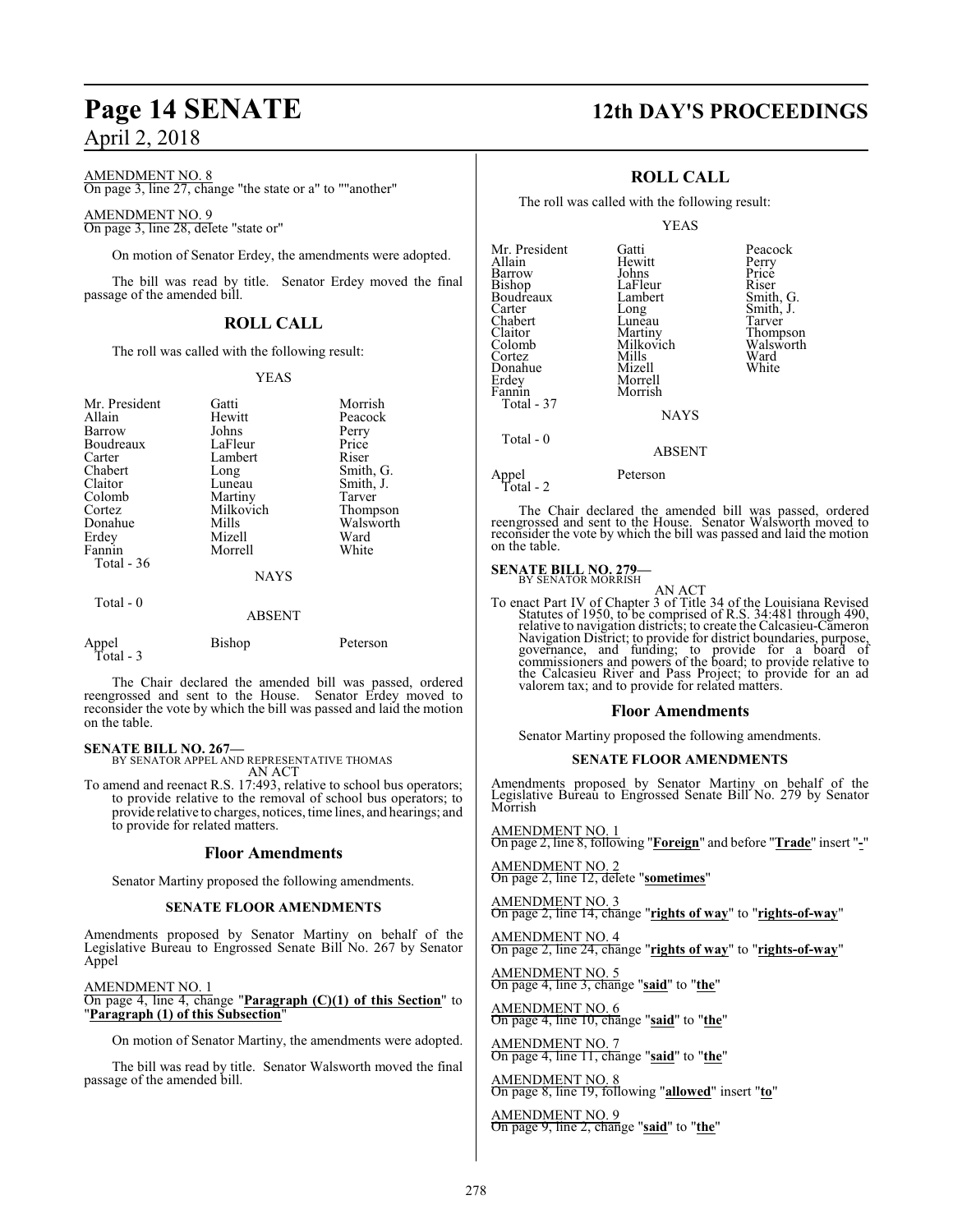### **12th DAY'S PROCEEDINGS Page 15 SENATE**

# April 2, 2018

AMENDMENT NO. 10

On page 9, line 19, following "**pledge of**" change "**said**" to "**the**"

AMENDMENT NO. 11 On page 9, line 19, following "**payment of**" change "**said**" to "**the**"

AMENDMENT NO. 12 On page 9, line 23, change "**said**" to "**the**"

AMENDMENT NO. 13 On page 9, line 24, following "**revenues,**" change "**said**" to "**the**"

AMENDMENT NO. 14 On page 9, line 24, following "**long as**" change "**said**" to "**the**"

AMENDMENT NO. 15 On page 10, line 3, change "**said**" to "**the**"

AMENDMENT NO. 16 On page 10, line 25, change "**said**" to "**the**"

AMENDMENT NO. 17 On page 11, line 21, change "**Said**" to "**The**"

AMENDMENT NO. 18 On page 11, line 27, change "**herein above provided**" to "**provided in this Section**"

AMENDMENT NO. 19 On page 11, line 29, delete "**said**"

On motion of Senator Martiny, the amendments were adopted.

### **Floor Amendments**

Senator Morrish proposed the following amendments.

### **SENATE FLOOR AMENDMENTS**

Amendments proposed by Senator Morrish to Engrossed Senate Bill No. 279 by Senator Morrish

AMENDMENT NO. 1 after "**donation,**" change "lease, or **expropriation**" to "**or lease**"

AMENDMENT NO. 2 On page 6, line 11, after "**donation,**" change "**lease, or**" to "**or lease**"

AMENDMENT NO. 3 On page 6, line 12, at the beginning of line 12, delete "**expropriation**"

On motion of Senator Morrish, the amendments were adopted.

The bill was read by title. Senator Morrish moved the final passage of the amended bill.

### **ROLL CALL**

The roll was called with the following result:

### YEAS

| Mr. President | Gatti     | Morrish   |
|---------------|-----------|-----------|
| Allain        | Hewitt    | Peacock   |
| Barrow        | Johns     | Perry     |
| Boudreaux     | LaFleur   | Price     |
| Carter        | Lambert   | Riser     |
| Chabert       | Long      | Smith, G. |
| Claitor       | Lunēau    | Smith, J. |
| Colomb        | Martiny   | Tarver    |
| Cortez        | Milkovich | Thompson  |
| Donahue       | Mills     | Walsworth |
| Erdey         | Mizell    | Ward      |
| Fannin        | Morrell   | White     |
| Total - 36    |           |           |
|               | NAVS      |           |

Total - 0

### ABSENT

Appel Bishop Peterson Total - 3

The Chair declared the amended bill was passed, ordered reengrossed and sent to the House. Senator Morrish moved to reconsider the vote by which the bill was passed and laid the motion on the table.

**SENATE BILL NO. 291—** BY SENATORS BARROW, DONAHUE, GATTI, LUNEAU, MARTINY AND WARD AN ACT

To amend and reenact Civil Code Art. 132, 134, and 136(A) and R.S. 9:341 and 364, relative to children; to provide relative to custody and custody awards; to provide relative to factors in determining best interest of the child; to provide relative to visitation; to provide certain terms, conditions, procedures, and requirements; and to provide for related matters.

### **Floor Amendments**

Senator Martiny proposed the following amendments.

### **SENATE FLOOR AMENDMENTS**

Amendments proposed by Senator Martiny on behalf of the Legislative Bureau to Engrossed Senate Bill No. 291 by Senator Barrow

AMENDMENT NO. 1 On page 3, line 27, change "**only allow**" to "**allow only**"

AMENDMENT NO. 2 On page 4, line 15, change "**on**" to "**to**"

AMENDMENT NO. 3 On page 4, line 20, change "**such**" to "**the**"

AMENDMENT NO. 4 On page 4, line 26, change "**such**" to "**the**"

AMENDMENT NO. 5 On page 5, line 1, following "**B**" and before "," insert "**of this Section**"

On motion of Senator Martiny, the amendments were adopted.

### **Floor Amendments**

Senator Barrow proposed the following amendments.

### **SENATE FLOOR AMENDMENTS**

Amendments proposed by Senator Barrow to Engrossed Senate Bill No. 291 by Senator Barrow

AMENDMENT NO. 1 On page 3, line 1, after "**past abuse**" insert "**by the other parent**"

AMENDMENT NO. 2 On page 3, line 26, after "or has" insert "**actively and purposefully**"

AMENDMENT NO. 3 On page 4, line 15, after "**or has**" insert "**actively and purposefully**"

AMENDMENT NO. 4 On page 5, line 11, after "**or has**" insert "**actively and purposefully**"

On motion of Senator Barrow, the amendments were adopted.

The bill was read by title. Senator Barrow moved the final passage of the amended bill.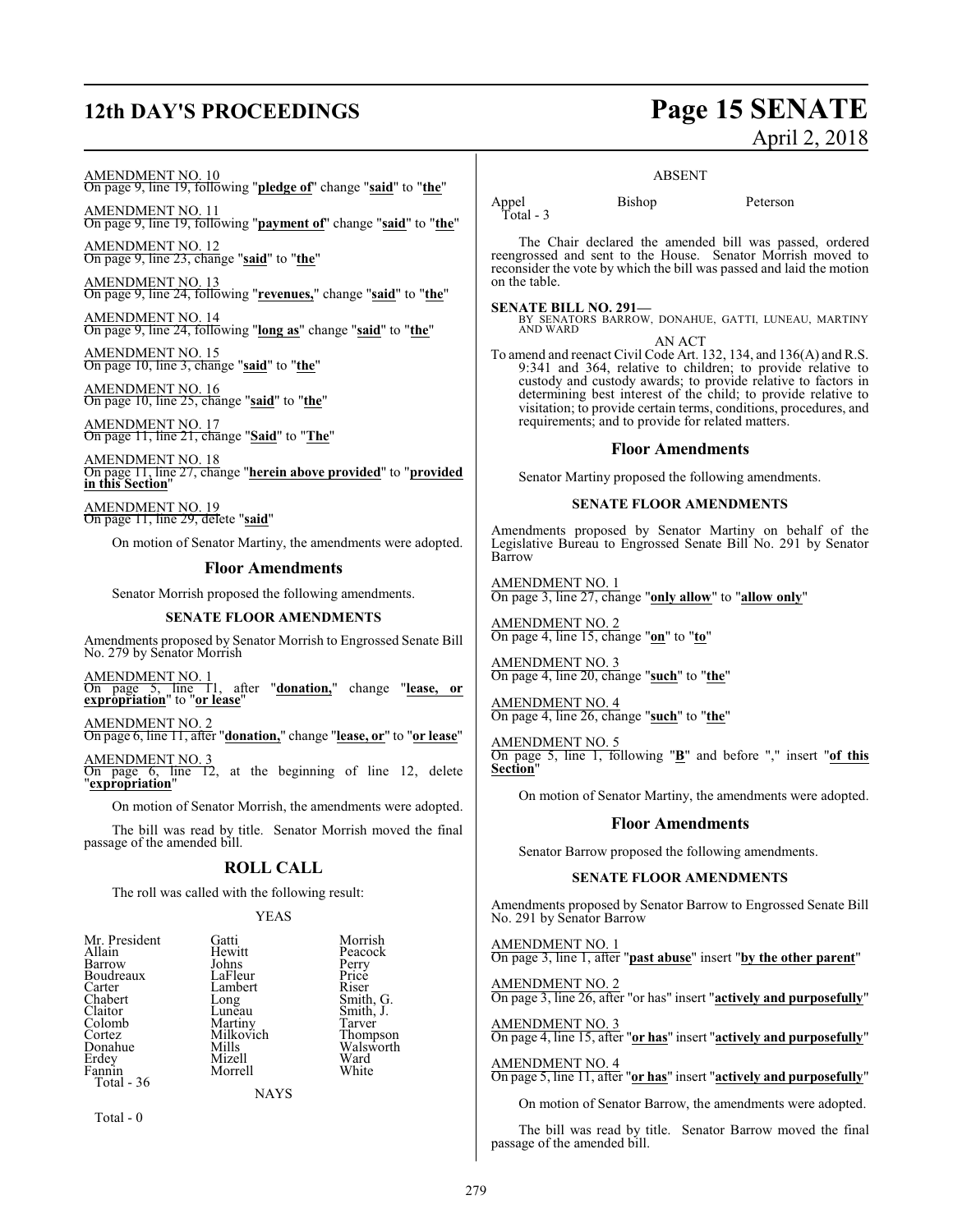### **ROLL CALL**

The roll was called with the following result:

#### YEAS

| Mr. President | Gatti     | Peacock   |
|---------------|-----------|-----------|
| Allain        | Hewitt    | Perry     |
| Barrow        | Johns     | Price     |
| Bishop        | LaFleur   | Riser     |
| Boudreaux     | Lambert   | Smith, G. |
| Carter        | Long      | Smith, J. |
| Chabert       | Luneau    | Tarver    |
| Claitor       | Martiny   | Thompson  |
| Colomb        | Milkovich | Walsworth |
| Cortez        | Mills     | Ward      |
| Donahue       | Mizell    | White     |
| Erdey         | Morrell   |           |
| Fannin        | Morrish   |           |
| Total - 37    |           |           |
|               | NAYS      |           |

Total - 0

ABSENT

Appel Peterson Total - 2

on the table.

The Chair declared the amended bill was passed, ordered reengrossed and sent to the House. Senator Barrow moved to reconsider the vote by which the bill was passed and laid the motion

### **SENATE BILL NO. 305—** BY SENATOR THOMPSON

AN ACT

To enact R.S. 46:1053(FF), relative to the appointment of a member to a hospital service district board of commissioner; to authorize the governing authority of certain parishes to appoint physician members to a hospital service district; to provide for qualifications; and to provide for related matters.

The bill was read by title. Senator Thompson moved the final passage of the bill.

### **ROLL CALL**

The roll was called with the following result:

#### YEAS

| Mr. President<br>Allain<br>Barrow<br><b>Bishop</b><br>Boudreaux<br>Carter<br>Chabert<br>Colomb<br>Cortez<br>Donahue<br>Erdey<br>Fannin<br>Total - 36 | Gatti<br>Hewitt<br>Johns<br>LaFleur<br>Lambert<br>Long<br>Luneau<br>Martiny<br>Milkovich<br>Mills<br>Mizell<br>Morrell<br><b>NAYS</b> | Morrish<br>Peacock<br>Perry<br>Price<br>Riser<br>Smith, G.<br>Smith, J.<br>Tarver<br>Thompson<br>Walsworth<br>Ward<br>White |
|------------------------------------------------------------------------------------------------------------------------------------------------------|---------------------------------------------------------------------------------------------------------------------------------------|-----------------------------------------------------------------------------------------------------------------------------|
|                                                                                                                                                      |                                                                                                                                       |                                                                                                                             |
| Total $-0$                                                                                                                                           | <b>ABSENT</b>                                                                                                                         |                                                                                                                             |
| Appel<br>Total - 3                                                                                                                                   | Claitor                                                                                                                               | Peterson                                                                                                                    |

### **Page 16 SENATE 12th DAY'S PROCEEDINGS**

The Chair declared the bill was passed and ordered it sent to the House. Senator Thompson moved to reconsider the vote by which the bill was passed and laid the motion on the table.

### **SENATE BILL NO. 315—**

BY SENATOR THOMPSON

AN ACT To enact R.S. 17:270 and 3996(B)(45), and to repeal R.S. 17:282.3, relative to required courses of instruction; to provide relative to required instruction in personal financial management; to require that certain public high school students receive specified instruction in personal financial management as a prerequisite to graduation; and to provide for related matters.

#### **Floor Amendments**

Senator Thompson proposed the following amendments.

#### **SENATE FLOOR AMENDMENTS**

Amendments proposed by Senator Thompson to Engrossed Senate Bill No. 315 by Senator Thompson

#### AMENDMENT NO. 1

On page 2, delete lines 26 through 29, and on page 3, delete lines 1 through 4 and insert the following:

"\* \* \* B. Notwithstanding any state law, rule, or regulation to the contrary and except as may be otherwise specifically provided for in an approved charter, a charter school established and operated in accordance with the provisions of this Chapter and its approved charter and the school's officers and employees shall be exempt from all statutory mandates or other statutory requirements that are applicable to public schools and to public school officers and employees except for the following laws otherwise applicable to public schools with the same grades:

On motion of Senator Thompson, the amendments were adopted.

The bill was read by title. Senator Thompson moved the final passage of the amended bill.

### **ROLL CALL**

The roll was called with the following result:

### YEAS

| Gatti         | Peacock   |
|---------------|-----------|
| Hewitt        | Perry     |
| Johns         | Price     |
| LaFleur       | Riser     |
| Lambert       | Smith, G. |
| Long          | Smith, J. |
| Luneau        | Tarver    |
| Martiny       | Thompson  |
| Milkovich     | Walsworth |
| Mills         | Ward      |
| Mizell        | White     |
| Morrell       |           |
| Morrish       |           |
|               |           |
| <b>NAYS</b>   |           |
|               |           |
| <b>ABSENT</b> |           |
| Peterson      |           |
|               |           |

The Chair declared the amended bill was passed, ordered reengrossed and sent to the House. Senator Thompson moved to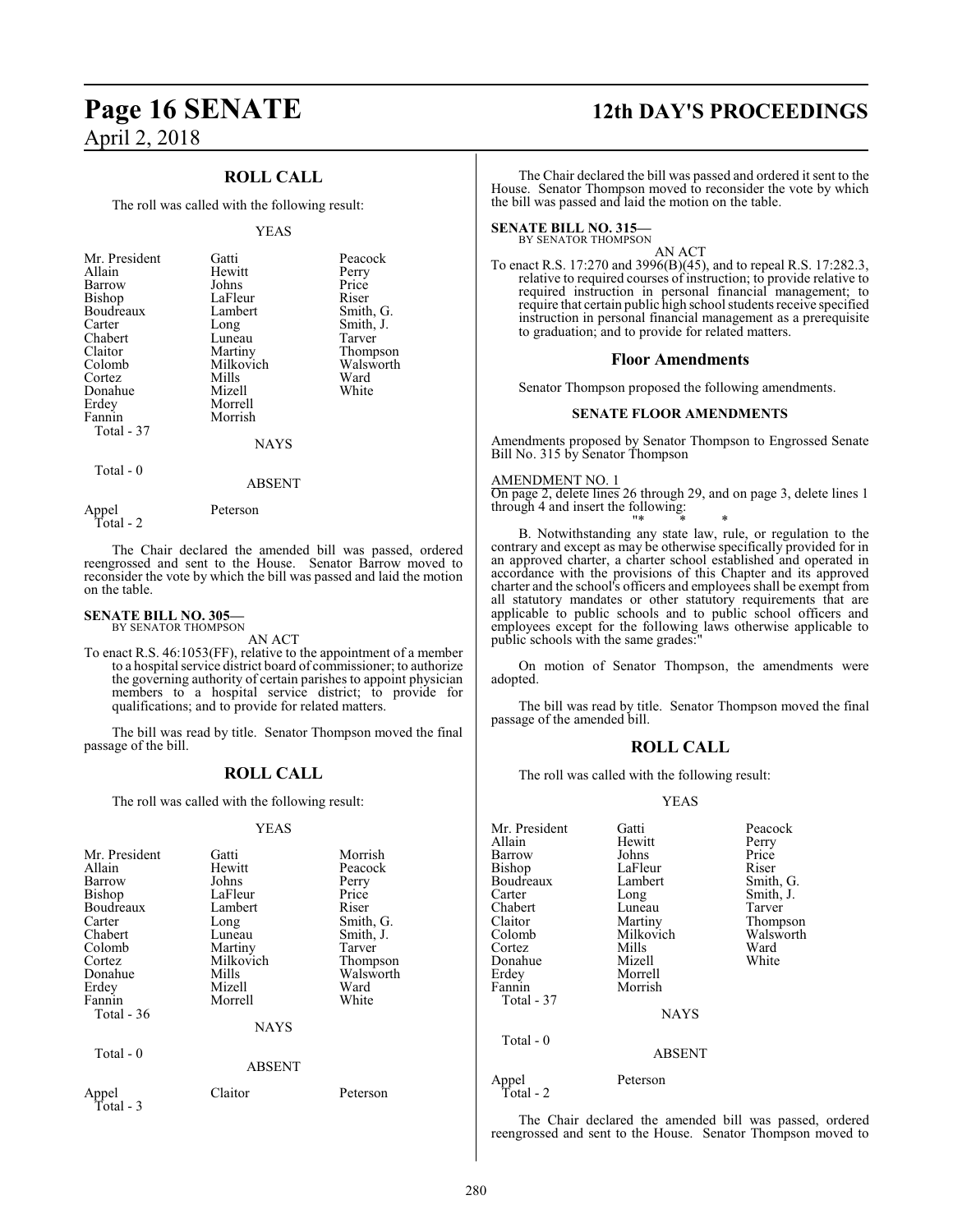## **12th DAY'S PROCEEDINGS Page 17 SENATE**

### reconsider the vote by which the bill was passed and laid the motion on the table.

#### **SENATE BILL NO. 326—** BY SENATOR BARROW

AN ACT

To amend and reenact R.S. 9:335, relative to children; to provide relative to custody and visitation; to provide relative to declared disasters; to provide relative to joint custody decrees and implementation orders; and to provide for related matters.

### **Floor Amendments**

Senator Martiny proposed the following amendments.

### **SENATE FLOOR AMENDMENTS**

Amendments proposed by Senator Martiny on behalf of the Legislative Bureau to Engrossed Senate Bill No. 326 by Senator Barrow

AMENDMENT NO. 1 On page 1, line 2, change "amend and reenact R.S. 9:335" to "enact R.S.  $9.335(A)(2)(c)$ "

AMENDMENT NO. 2 On page 1, line 6, following "Section 1." and before "to" change "R.S. 9:335 is hereby amended and reenacted" to "R.S.  $9:335(A)(2)(c)$  is hereby enacted"

AMENDMENT NO. 3 On page 1, line 8, following "A." delete the remainder of the line

AMENDMENT NO. 4 On page 1, delete line 9 and insert "\* \* \*"

AMENDMENT NO. 5 On page 1, line 10, following "(2)" delete the remainder of the line

AMENDMENT NO. 6 On page 1, delete lines 11 through 14 and insert "\* \* \*"

On motion of Senator Martiny, the amendments were adopted.

The bill was read by title. Senator Barrow moved the final passage of the amended bill.

### **ROLL CALL**

The roll was called with the following result:

### YEAS

| Mr. President | Gatti       | Peacock   |
|---------------|-------------|-----------|
| Allain        | Hewitt      | Perry     |
| Barrow        | Johns       | Price     |
| Bishop        | LaFleur     | Riser     |
| Boudreaux     | Lambert     | Smith, G. |
| Carter        | Long        | Smith, J. |
| Chabert       | Luneau      | Tarver    |
| Claitor       | Martiny     | Thompson  |
| Colomb        | Milkovich   | Walsworth |
| Cortez        | Mills       | Ward      |
| Donahue       | Mizell      | White     |
| Erdey         | Morrell     |           |
| Fannin        | Morrish     |           |
| Total - 37    |             |           |
|               | <b>NAYS</b> |           |
|               |             |           |
|               |             |           |

Total - 0

# April 2, 2018

#### ABSENT

Appel Peterson Total - 2

The Chair declared the amended bill was passed and ordered it reengrossed and sent to the House. Senator Barrow moved to reconsider the vote by which the bill was passed and laid the motion on the table.

#### **SENATE BILL NO. 373—** BY SENATOR BARROW

AN ACT

To amend and reenact the introductory paragraph of R.S.  $47:1517(B)(1)$  and to enact R.S.  $39:6(C)(3)$  and R.S.  $47:1517(B)(1)(d)$  and (e), relative to information on the LaTrac website; to provide for the reporting of all revenue, exemptions, credits, exclusions, refunds, preferential tax rates, deferred tax liability, and rebates as contained in the tax exemption budget on LaTrac, or any subsequent database that may replace the LaTrac system; to provide for information to be reported in the tax exemption budget for purposes of inclusion in the LaTrac website; and to provide for related matters.

### **Floor Amendments**

Senator Martiny proposed the following amendments.

### **SENATE FLOOR AMENDMENTS**

Amendments proposed by Senator Martiny on behalf of the Legislative Bureau to Engrossed Senate Bill No. 373 by Senator Barrow

AMENDMENT NO. 1 On page 2, line 15, change "**less**" to "**fewer**"

AMENDMENT NO. 2 On page 2, line 17, change "**less**" to "**fewer**"

AMENDMENT NO. 3 On page 2, line 17, change "**same**" to "**it**"

AMENDMENT NO. 4

On page 2, line 27, change "**Subparagraph (B)(1)(d) of this Section**" to "**Subparagraph (d) of this Paragraph**"

On motion of Senator Martiny, the amendments were adopted.

The bill was read by title. Senator Barrow moved the final passage of the amended bill.

### **ROLL CALL**

The roll was called with the following result:

### YEAS

Mr. President Gatti Peacock Allain Hewitt Perry Barrow Johns Price Bishop LaFleur Riser<br>Boudreaux Lambert Smith, G. Boudreaux Lamb<br>Carter Long Carter Long Smith, J.<br>Chabert Luneau Tarver Chabert Luneau<br>Claitor Martiny Claitor Martiny Thompson Cortez Mills Ward<br>
Mizell White<br>
Mizell White Morrell Fannin Morrish

Milkovich Walsw<br>Mills Ward

Donahue<br>Erdev

Total - 37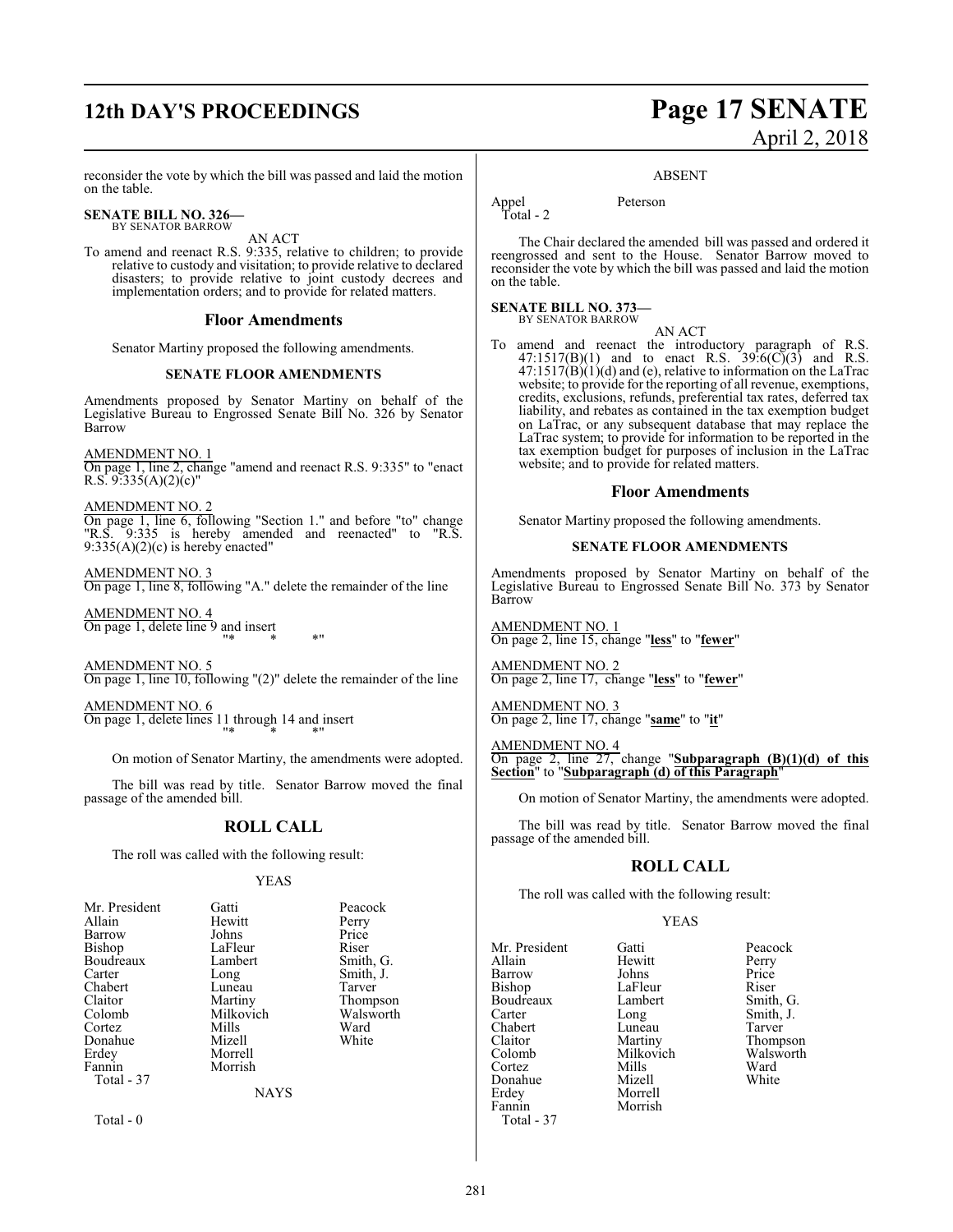### NAYS

Total - 0

### ABSENT

Appel Peterson

Total - 2

The Chair declared the amended bill was passed, ordered reengrossed and sent to the House. Senator Barrow moved to reconsider the vote by which the bill was passed and laid the motion on the table.

#### **SENATE BILL NO. 408—** BY SENATOR APPEL

AN ACT

To amend and reenact R.S. 33:4530, 4531, and 4532, and to enact R.S. 33:4534, 4535, 4536 and 4537, and to repeal R.S. 33:4533, relative to the New Orleans public belt railroad; to provide for the creation of the New Orleans Port Gateway Railroad Board; to provide for the composition of the board membership; to provide for the board's purpose; to provide for the operation and maintenance of the Huey P. Long Bridge; to authorize the transfer of assets by the city of New Orleans; to provide for employee arrangements; to provide for financial matters; and to provide for related matters.

### **Floor Amendments**

Senator Martiny proposed the following amendments.

### **SENATE FLOOR AMENDMENTS**

Amendments proposed by Senator Martiny on behalf of the Legislative Bureau to Engrossed Senate Bill No. 408 by Senator Appel

AMENDMENT NO. 1 On page 5, line 13, change "port" to "**Port**"

AMENDMENT NO. 2 On page 5, line 22, change "**port**" to "**Port**"

AMENDMENT NO. 3 On page 5, line 24, change "**port**" to "**Port**"

AMENDMENT NO. 4 On page 6, line 6, change "port" to "**Port**"

AMENDMENT NO. 5 On page 6, line 22, change "port" to "**Port**"

AMENDMENT NO. 6 On page 6, line 26, change "**port**" to "**Port**"

AMENDMENT NO. 7 On page 7, line 1, following "**however**" and before "**this**" insert "**,**"

AMENDMENT NO. 8 On page 7, line 20, before "**railroad**" insert "**the**"

AMENDMENT NO. 9 On page 7, line 22, change "said" to "**the**"

AMENDMENT NO. 10 On page 8, line 20, delete "above"

AMENDMENT NO. 11 On page 12, line 23, change "**port**" to "**Port**"

AMENDMENT NO. 12 On page 13, line 12, change "**port**" to "**Port**"

## **Page 18 SENATE 12th DAY'S PROCEEDINGS**

AMENDMENT NO. 13 On page 15, line 11, change "**port**" to "**Port**"

AMENDMENT NO. 14 On page 15, line 22, change "**port**" to "**Port**"

AMENDMENT NO. 15 On page 15, line 27, change "**port**" to "**Port**"

On motion of Senator Martiny, the amendments were adopted.

The bill was read by title. Senator Chabert moved the final passage of the amended bill.

### **ROLL CALL**

The roll was called with the following result:

### YEAS

| Mr. President | Gatti            | Peacock   |
|---------------|------------------|-----------|
| Allain        | Hewitt           | Perry     |
| Barrow        | Johns            | Price     |
| Bishop        | LaFleur          | Riser     |
| Boudreaux     | Lambert          | Smith, G. |
| Carter        | Long             | Smith, J. |
| Chabert       | Luneau           | Tarver    |
| Claitor       | Martiny          | Thompson  |
| Colomb        | Milkovich        | Walsworth |
| Cortez        | Mills            | Ward      |
| Donahue       | Mizell           | White     |
| Erdey         | Morrell          |           |
| Fannin        | Morrish          |           |
| Total - 37    |                  |           |
|               | <b>NAYS</b>      |           |
| Total - 0     |                  |           |
|               | <b>ABSENT</b>    |           |
| $A = -1$      | $D - 4 - 22 - 7$ |           |

Appel Peterson  $\overleftrightarrow{T}$ otal - 2

The Chair declared the amended bill was passed, ordered reengrossed and sent to the House. Senator Chabert moved to reconsider the vote by which the bill was passed and laid the motion on the table.

#### **SENATE BILL NO. 412—** BY SENATOR WHITE

AN ACT

To amend and reenact R.S. 32:808(A)(1), relative to salvage pools; to provide with respect to sales of motor vehicles in salvage pools; to provide with respect to persons authorized to be record keepers; and to provide for related matters.

The bill was read by title. Senator White moved the final passage of the bill.

### **ROLL CALL**

The roll was called with the following result:

### YEAS

| Mr. President | Gatti   | Peacock |
|---------------|---------|---------|
| Allain        | Hewitt  | Perry   |
| Barrow        | Johns   | Price   |
| Bishop        | LaFleur | Riser   |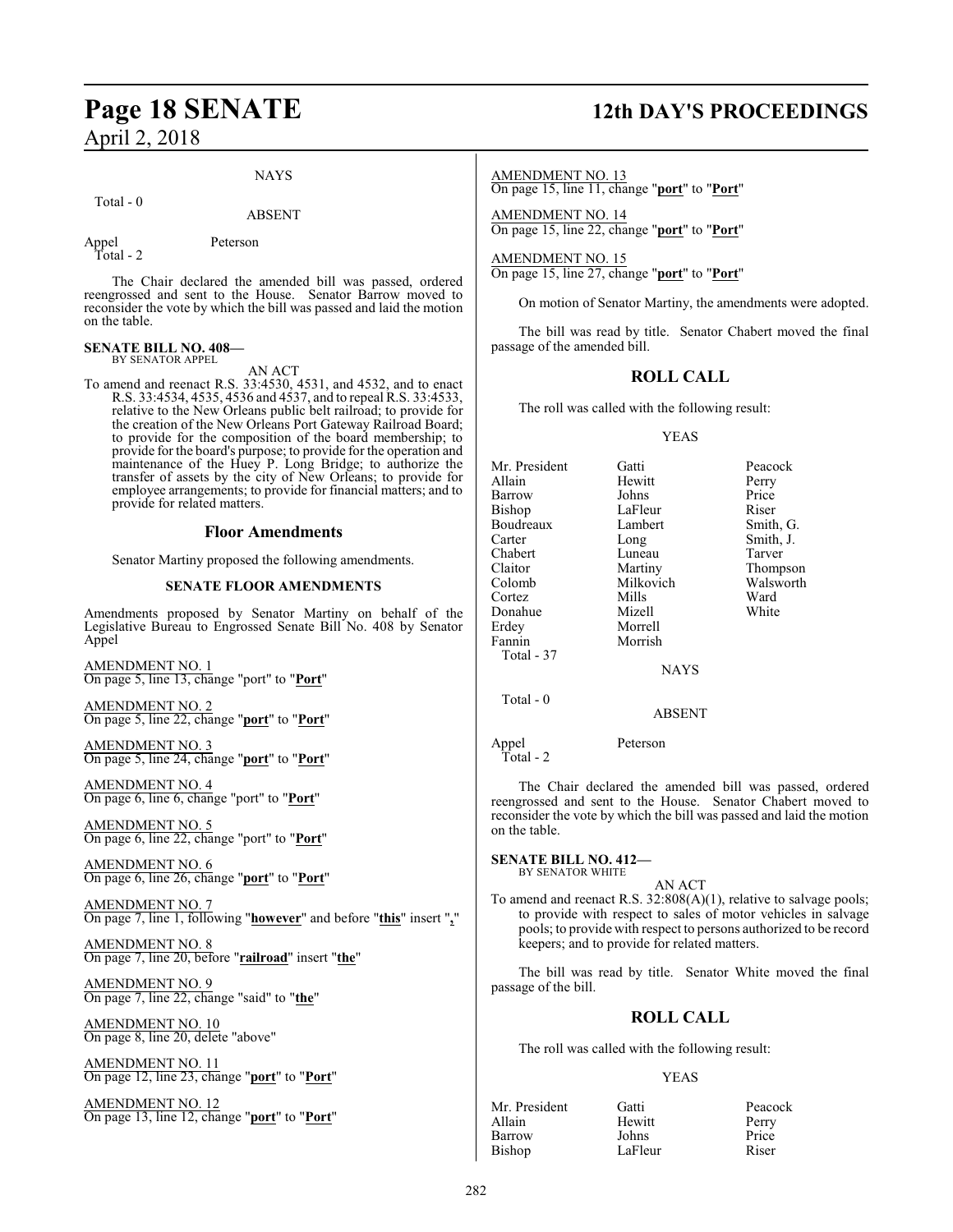## **12th DAY'S PROCEEDINGS Page 19 SENATE**

| Boudreaux<br>Carter<br>Chabert<br>Claitor<br>Colomb<br>Cortez<br>Donahue | Lambert<br>Long<br>Luneau<br>Martiny<br>Milkovich<br>Mills<br>Mizell | Smith, G.<br>Smith, J.<br>Tarver<br>Thompson<br>Walsworth<br>Ward<br>White |
|--------------------------------------------------------------------------|----------------------------------------------------------------------|----------------------------------------------------------------------------|
| Erdey                                                                    | Morrell                                                              |                                                                            |
| Fannin                                                                   | Morrish                                                              |                                                                            |
| Total - 37                                                               |                                                                      |                                                                            |
|                                                                          | <b>NAYS</b>                                                          |                                                                            |
| Total $-0$                                                               |                                                                      |                                                                            |
|                                                                          | <b>ABSENT</b>                                                        |                                                                            |
| Appel<br>Total - 2                                                       | Peterson                                                             |                                                                            |

The Chair declared the bill was passed and ordered it sent to the House. Senator White moved to reconsider the vote by which the bill was passed and laid the motion on the table.

#### **SENATE BILL NO. 415—** BY SENATOR WHITE

### AN ACT

To amend and reenact the introductory paragraph of R.S. 48:221(A)(4), and to enact R.S. 48:221(A)(4)(c), relative to the disposition of certain property by the Department of Transportation and Development; to authorize the use of a real estate broker to sell property deemed an uneconomic remnant; and to provide for related matters.

### **Floor Amendments**

Senator Martiny proposed the following amendments.

### **SENATE FLOOR AMENDMENTS**

Amendments proposed by Senator Martiny on behalf of the Legislative Bureau to Engrossed Senate Bill No. 415 by Senator White

AMENDMENT NO. 1 On page 2, line 7, change "**(4)(c)(i) of this Subsection**" to "**(i) of this Subparagraph**"

On motion of Senator Martiny, the amendments were adopted.

The bill was read by title. Senator White moved the final passage of the amended bill.

### **ROLL CALL**

The roll was called with the following result:

### YEAS

| Mr. President | Gatti     | Peacc    |
|---------------|-----------|----------|
| Allain        | Hewitt    | Perry    |
| Barrow        | Johns     | Price    |
| <b>Bishop</b> | LaFleur   | Riser    |
| Boudreaux     | Lambert   | Smith    |
| Carter        | Long      | Smith    |
| Chabert       | Luneau    | Tarve    |
| Claitor       | Martiny   | Thom     |
| Colomb        | Milkovich | Walsy    |
| Cortez        | Mills     | Ward     |
| Donahue       | Mizell    | $W$ hite |

President Gatti Peacock<br>
ain Hewitt Perry Hewitt Perry<br>Johns Price Johns Price<br>LaFleur Riser Smith, G. Long Smith, J.<br>Luneau Tarver Martiny Thompson<br>
Milkovich Walsworth Walsworth<br>Ward Donahue Mizell White

# April 2, 2018

Erdey Morrell Morrish Total - 37 **NAYS**  Total - 0 ABSENT

Appel Peterson Total - 2

on the table.

The Chair declared the amended bill was passed, ordered reengrossed and sent to the House. Senator White moved to reconsider the vote by which the bill was passed and laid the motion

### **SENATE BILL NO. 420—**

BY SENATOR JOHNS

AN ACT To amend and reenact R.S. 47:337.64(C)(1), (2), (3), and (4), 1401, 1402(A)(1), 1403(C), 1434(A), the introductory paragraph of R.S. 47:1436(A), R.S. 47:1436(A)(3), the introductory paragraph of R.S. 47:1436(B) and to enact R.S. 47:337.29(C), 337.46(C), 337.51(D), 337.64(C)(6) and (7), 337.77(H), 1565(D), and 1621(J), and to repeal R.S. 47:337.51(B)(4) and 337.64(B)(2), relative to state and local taxes, fees, and receipts and the Board of Tax Appeals; to provide with respect to the collection, administration, disposition, enforcement, and adjudication of certain taxes, fees, and other receipts; to provide with respect to disputes concerning certain taxes and other claims against the state; to provide with respect to actions to establish a claim; to provide relative to Board of Tax Appeals; and to provide for related matters.

### **Floor Amendments**

Senator Johns proposed the following amendments.

### **SENATE FLOOR AMENDMENTS**

Amendments proposed by Senator Johns to Engrossed Senate Bill No. 420 by Senator Johns

AMENDMENT NO. 1 On page 1, line 3, after "R.S. 47:1436(A)(3)," insert "and"

AMENDMENT NO. 2 On page 1, line 15, after "R.S. 47:1436(A)(3)," insert "and"

AMENDMENT NO. 3 On page 3, line 11, delete "**letter**" and insert "**copy of the notice of assessment**"

AMENDMENT NO. 4 On page 3, line 15, delete "**letter**" and insert "**copy of the notice of assessment**"

### AMENDMENT NO. 5

On page 8, line 16, delete "**letter**" and insert "**copy of the notice of assessment**"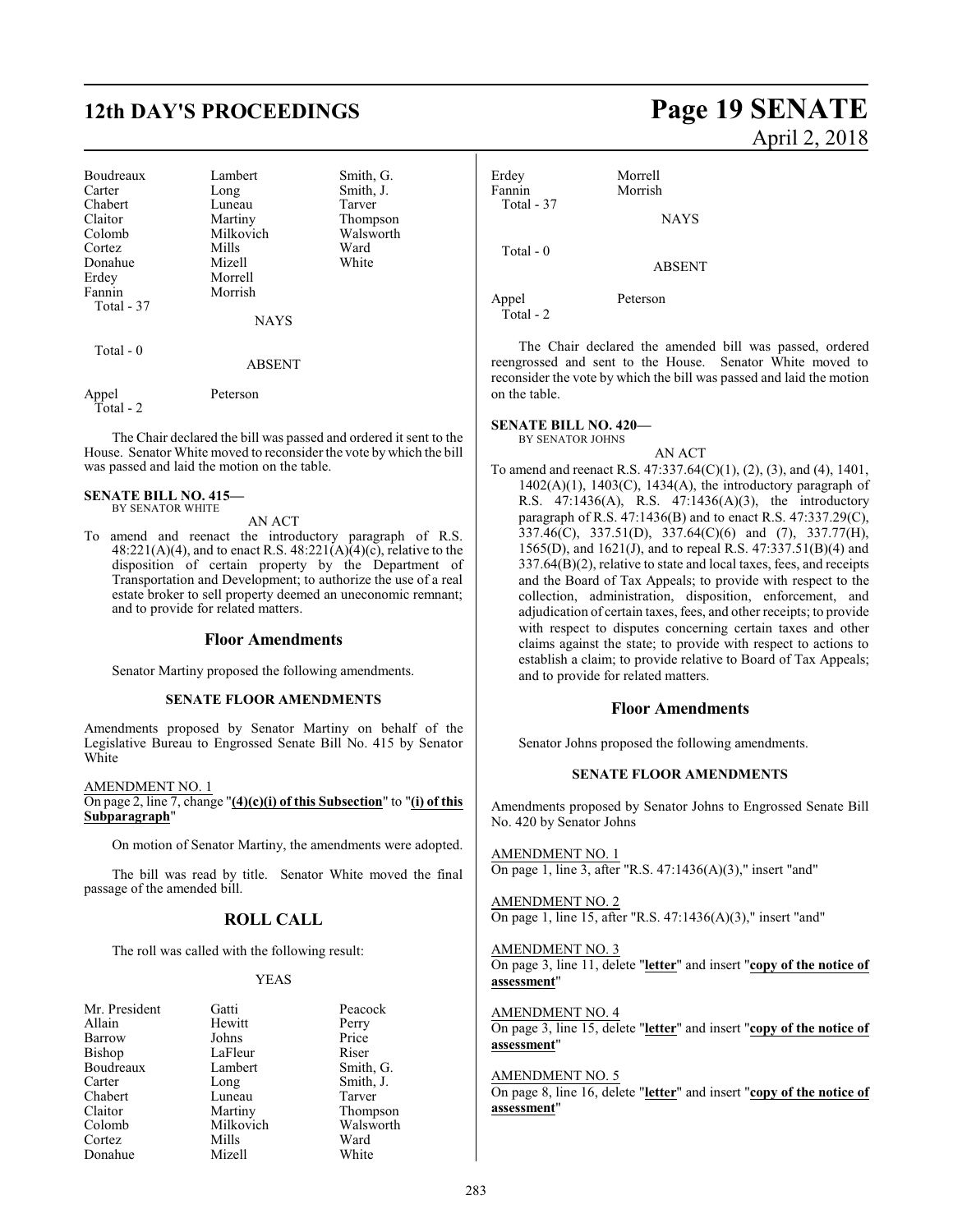### AMENDMENT NO. 6

On page 8, line 20, delete "**letter**" and insert "**copy of the notice of assessment**"

On motion of Senator Johns, the amendments were adopted.

The bill was read by title. Senator Johns moved the final passage of the amended bill.

### **ROLL CALL**

The roll was called with the following result:

### YEAS

| Mr. President | Gatti       | Morrish   |
|---------------|-------------|-----------|
| Allain        | Hewitt      | Peacock   |
| Barrow        | Johns       | Perry     |
| Bishop        | LaFleur     | Price     |
| Boudreaux     | Lambert     | Riser     |
| Carter        | Long        | Smith, G. |
| Chabert       | Luneau      | Smith, J. |
| Colomb        | Martiny     | Tarver    |
| Cortez        | Milkovich   | Thompson  |
| Donahue       | Mills       | Walsworth |
| Erdev         | Mizell      | Ward      |
| Fannin        | Morrell     | White     |
| Total $-36$   |             |           |
|               | <b>NAYS</b> |           |
| $C1$ ojton    |             |           |

Claitor Total - 1

#### ABSENT

Appel Peterson Total - 2

The Chair declared the amended bill was passed, ordered reengrossed and sent to the House. Senator Johns moved to reconsider the vote by which the bill was passed and laid the motion on the table.

### **SENATE BILL NO. 439—**

BY SENATOR CHABERT

AN ACT

To enact R.S. 49:214.5.2(K), relative to the Coastal Protection and Restoration Authority Board; to provide for the functions and responsibilities of the board; to require the board to meet at a location with internet audio and video streaming capability when votes are scheduled to occur; and to provide for related matters.

### **Floor Amendments**

Senator Chabert proposed the following amendments.

### **SENATE FLOOR AMENDMENTS**

Amendments proposed by Senator Chabert to Engrossed Senate Bill No. 439 by Senator Chabert

## **Page 20 SENATE 12th DAY'S PROCEEDINGS**

Smith, G. Smith, J. Tarver Thompson Walsworth<br>Ward

AMENDMENT NO. 1

On page 1, line 15, after "**least**" change "**five**" to "**six**"

On motion of Senator Chabert, the amendments were adopted.

The bill was read by title. Senator Chabert moved the final passage of the amended bill.

### **ROLL CALL**

The roll was called with the following result:

|--|--|

| Mr. President      | Gatti         | Peacock       |
|--------------------|---------------|---------------|
| Allain             | Hewitt        | Perry         |
| Barrow             | Johns         | Price         |
| <b>Bishop</b>      | LaFleur       | Riser         |
| Boudreaux          | Lambert       | Smith, G      |
| Carter             | Long          | Smith, J.     |
| Chabert            | Luneau        | Tarver        |
| Claitor            | Martiny       | <b>Thomps</b> |
| Colomb             | Milkovich     | Walswor       |
| Cortez             | Mills         | Ward          |
| Donahue            | Mizell        | White         |
| Erdey              | Morrell       |               |
| Fannin             | Morrish       |               |
| Total - 37         |               |               |
|                    | <b>NAYS</b>   |               |
| Total - 0          |               |               |
|                    | <b>ABSENT</b> |               |
| Appel<br>Total - 2 | Peterson      |               |
|                    |               |               |

The Chair declared the amended bill was passed, ordered reengrossed and sent to the House. Senator Chabert moved to reconsider the vote by which the bill was passed and laid the motion on the table.

### **SENATE BILL NO. 440—**

BY SENATOR MORRELL AN ACT

To amend and reenact R.S. 32:472, relative to motor vehicles; to provide for specific procedures to be followed before a motor vehicle can be immobilized by a municipality; and to provide for related matters.

The bill was read by title. Senator Morrell moved the final passage of the bill.

### **ROLL CALL**

The roll was called with the following result:

Morrish

#### YEAS

Mr. President Gatti Peacock<br>Allain Hewitt Perry Barrow Johns Price<br>Bishop LaFleur Riser Boudreaux Lamb<br>Carter Long Carter Long Smith, J.<br>
Chabert Luneau Tarver Chabert Luneau<br>Claitor Martiny Claitor Martiny Thompson Cortez Mills Ward Donahue Erdey Morrell Total - 37

Hewitt Perry<br>Johns Price LaFleur Riser<br>Lambert Smith, G. Milkovich Walsworth<br>
Mills Ward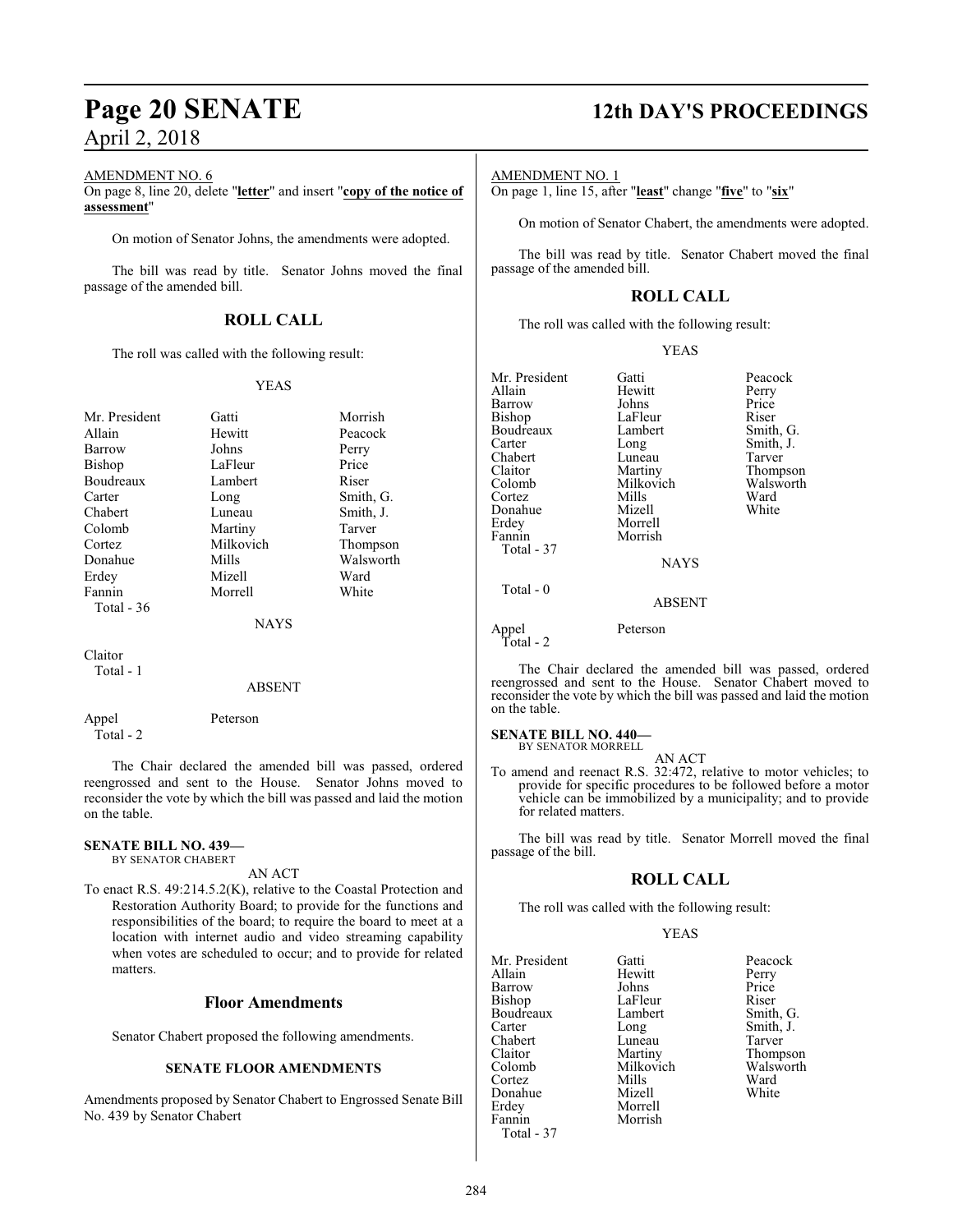### **12th DAY'S PROCEEDINGS Page 21 SENATE**

### NAYS

Total - 0

Appel Peterson

Total - 2

The Chair declared the bill was passed and ordered it sent to the House. Senator Morrell moved to reconsider the vote by which the bill was passed and laid the motion on the table.

#### **SENATE BILL NO. 451—** BY SENATOR MORRISH

AN ACT

To amend and reenact R.S. 56:435.1, relative to oyster harvest in Sabine Lake; to remove provisions related to oyster harvesting in Sabine Lake; to prohibit oyster harvesting in Sabine Lake; and to provide for related matters.

The bill was read by title. Senator Morrish moved the final passage of the bill.

### **ROLL CALL**

The roll was called with the following result:

### YEAS

| Mr. President      | Gatti         | Peacock   |
|--------------------|---------------|-----------|
| Allain             | Hewitt        | Perry     |
| Barrow             | Johns         | Price     |
| Bishop             | LaFleur       | Riser     |
| Boudreaux          | Lambert       | Smith, G. |
| Carter             | Long          | Smith, J. |
| Chabert            | Luneau        | Tarver    |
| Claitor            | Martiny       | Thompson  |
| Colomb             | Milkovich     | Walsworth |
| Cortez             | Mills         | Ward      |
| Donahue            | Mizell        | White     |
| Erdey              | Morrell       |           |
| Fannin             | Morrish       |           |
| Total - 37         |               |           |
|                    | <b>NAYS</b>   |           |
| Total - 0          |               |           |
|                    | <b>ABSENT</b> |           |
| Appel<br>Total - 2 | Peterson      |           |

The Chair declared the bill was passed and ordered it sent to the House. Senator Morrish moved to reconsider the vote by which the bill was passed and laid the motion on the table.

### **Rules Suspended**

Senator Carter asked for and obtained a suspension of the rules to revert to the Morning Hour.

### **Introduction of Senate Bills and Joint Resolutions**

#### **SENATE BILL NO. 505—** BY SENATOR GATTI

AN ACT

To amend and reenact R.S.  $14:95(A)(5)(b)(i)$  and  $95.2(C)(1)$ , and R.S. 17:416.16(A)(3) and (C)(1) and 416.19(A), and to enact R.S. 17:416.16 $(A)(5)$  and  $(6)$ , and  $(G)(4)$ , relative to school safety; relative to carrying weapons on school grounds; to allow certain peace officers to patrol schools; to clarify role of law enforcement in school crisis management and response plans; to provide relative to school resource officers; and to provide for related matters.

# April 2, 2018

The bill was read by title and placed on the Calendar for a second reading.

**SENATE BILL NO. 506—** BY SENATOR MILLS

AN ACT

To amend and reenact the introductory paragraph of R.S. 37:1314(B), the introductory paragraph of  $(C)(1)$ ,  $(1)(d)$ ,  $(e)$ ,  $(f)$ , (g), and (h), the introductory paragraph of  $(C)(2)$ ,  $(C)(3)$ , and  $(D)$ ,  $(E)$ ,  $(F)$ ,  $(G)$ ,  $(H)$ , and  $(I)$ , to enact R.S. 37:1314  $(B)(5)$ ,  $(C)(1)(f)(iii)$ , (i) and (j), and (2)(d), and to repeal R.S. 37:1314(J), relative to the Clinical Laboratory Personnel Committee of the Louisiana State Board of Medical Examiners; to provide for committee membership; to repeal provisions relative to the initial appointment of committee members; and to provide for related matters.

The bill was read by title and placed on the Calendar for a second reading.

**SENATE BILL NO. 507—** BY SENATOR MILLS

AN ACT

To enact R.S. 46:460.72, relative to Medicaid managed care organizations; to provide for plan payment accountability; to provide for payment to providers; to provide for obligations by the managed care organizations; to provide for reimbursement to the state; to provide for authority of the attorney general; to provide for deposits into the Medical Assistance Programs Fraud Detection Fund; and to provide for related matters.

The bill was read by title and placed on the Calendar for a second reading.

### **SENATE BILL NO. 508—**

BY SENATOR MORRELL

AN ACT To amend and reenact R.S. 26:85(6) and  $359(B)(1)(c)$  and (f), relative to alcoholic beverages; to provide for the direct shipment of certain alcoholic beverages to consumers; to provide for the amount of wine that may be shipped directly to consumers; to provide for requirements for the receipt of shipments of certain alcoholic beverages; to provide for proof of age; and to provide for related matters.

The bill was read by title and placed on the Calendar for a second reading.

### **SENATE BILL NO. 509—** BY SENATOR MORRELL

AN ACT

To amend and reenact R.S. 33:9091.24(D)(1), relative to the University Neighborhood Security and Improvement District in Orleans Parish; to provide for its board of commissioners; and to provide for related matters.

The bill was read by title and placed on the Calendar for a second reading.

### **SENATE BILL NO. 510—**

BY SENATORS CHABERT AND ALLAIN AN ACT

To enact R.S. 17:68, relative to the Lafourche Parish School Board; to provide relative to the size of the board and for the qualification and election of members; to provide relative to the adoption of an apportionment plan for member districts and approval of such plan; and to provide for related matters.

The bill was read by title and placed on the Calendar for a second reading.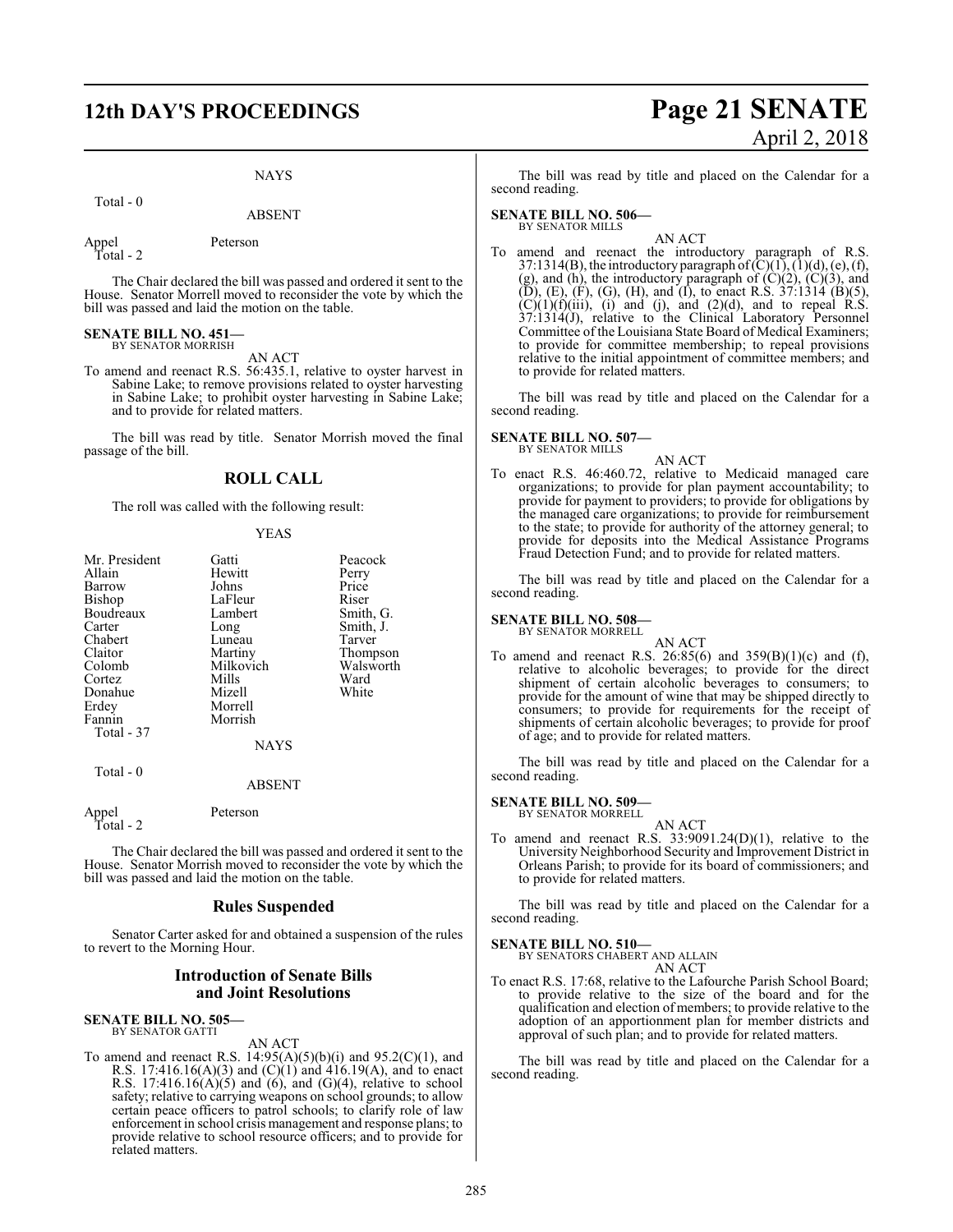### **SENATE BILL NO. 511-**<br>BY SENATOR BARROW

AN ACT

To enact R.S. 47:2156(D), relative to tax sales; to provide relative to tax sale and post-sale notice; to provide for the sufficiency of notice to certain persons; and to provide for related matters.

The bill was read by title and placed on the Calendar for a second reading.

### **SENATE BILL NO. 512-**<br>BY SENATOR GATTI

AN ACT<br>To amend and reenact R.S. 17:2115.11(B), relative to student-<br>initiated prayer; to provide relative to school employee<br>participation in student-initiated prayer; to provide for<br>conditions; and to provide for related

The bill was read by title and placed on the Calendar for a second reading.

### **SENATE BILL NO. 513-**

AN ACT

To enact R.S. 38:3307(E), relative to the Amite River Basin Drainage and Water Conservation District; to prohibit the establishment of a trust to provide retiree health benefits; and to provide for related matters.

The bill was read by title and placed on the Calendar for a second reading.

# **SENATE BILL NO. 514-**<br>BY SENATOR WHITE

AN ACT<br>To amend and reenact R.S. 11:2220(G), relative to the Municipal Police Employees' Retirement System; to provide for employee and employer contributions under certain circumstances; to provide for an effective date; and to provide for related matters.

The bill was read by title and placed on the Calendar for a second reading.

### **SENATE BILL NO. 515–** BY SENATOR MORRISH

AN ACT<br>To provide relative to state highways; to designate a portion of<br>Louisiana Highway 377 in the unincorporated community of<br>Grant, Louisiana, in Allen Parish, as the "Sgt. S. E. Howell, Jr. Memorial Highway"; and to provide for related matters.

The bill was read by title and placed on the Calendar for a second reading.

# **SENATE BILL NO. 516-**<br>BY SENATOR PRICE

AN ACT To enact R.S. 27:114, relative to the Louisiana Riverboat Economic Development and Gaming Control Act; to provide with respect to the wages of certain employees of riverboat gaming facilities; to provide for penalties; to provide for enforcement; and to provide for related matters.

The bill was read by title and placed on the Calendar for a second reading.

### **SENATE BILL NO. 517-** BY SENATOR MILLS

AN ACT

To enact R.S. 22:1018.1, relative to health insurance issuers; to provide for prescription drug coverage; to provide for definitions; to provide for a deductible prohibition; to provide for exemptions; and to provide for related matters.

The bill was read by title and placed on the Calendar for a second reading.

# **SENATE BILL NO. 518-**<br>BY SENATOR APPEL

AN ACT<br>To amend and reenact R.S. 33:9091.24(F)(7)(a) and (b), relative to<br>the University Neighborhood Security and Improvement District in the parish of Orleans; to provide for the collection of proceeds of fees; and to provide for related matters.

### **Page 22 SENATE 12th DAY'S PROCEEDINGS**

The bill was read by title and placed on the Calendar for a second reading.

### **SENATE BILL NO. 519-**<br>BY SENATOR LUNEAU

AN ACT<br>To enact R.S. 40:2153 (15), (16), (17), and (18) and R.S. 40:2155.1,<br>relative to behavioral health services providers; to provide<br>relative to psychosocial rehabilitation and community psychiatric supportive treatment and reimbursement for<br>behavioral health services; to provide conditions that shall be<br>met by provider agencies; to provide for audits and facility need<br>review; to provide for a certificatio recoupment of Medicaid funds under certain circumstances provide for the promulgation of rules and regulations; and to provide for related matters.

The bill was read by title and placed on the Calendar for a second reading.

### **Introduction of Senate Resolutions**

**SENATE RESOLUTION NO. 60—**<br>BY SENATORS GATTI, MILKOVICH, PEACOCK AND TARVER<br>To commend Dennis J. O'Callaghan, PhD, for nearly thirty-four<br>years of service as chairman of the Department of Microbiology and Immunology at Louisiana State University Health Sciences Center in Shreveport, Louisiana.

The resolution was read by title and placed on the Calendar for a second reading.

### **SENATE RESOLUTION NO. 61-**<br>BY SENATOR MIZELL

A RESOLUTION

To welcome Michael Lebert to Louisiana and the state capitol.

The resolution was read by title and placed on the Calendar for a second reading.

### **SENATE RESOLUTION NO. 62–** BY SENATOR BISHOP

A RESOLUTION

To commend and congratulate Jesseca Dupart on her many accomplishments.

The resolution was read by title and placed on the Calendar for a second reading.

# **SENATE RESOLUTION NO. 63–**<br>BY SENATOR BOUDREAUX

A RESOLUTION

To commend the Carencro High School Golden Bears basketball team on winning the Louisiana High School Athletic Association Class 4A state championship.

The resolution was read by title and placed on the Calendar for a second reading.

# **SENATE RESOLUTION NO. 64–**<br>BY SENATOR PRICE

A RESOLUTION

To commend First Mount Carmel Baptist Church for one hundred fifty years ofservice to the Sunshine, Louisiana, community and the members of its congregation.

The resolution was read by title and placed on the Calendar for a second reading.

### **Introduction of Senate Concurrent Resolutions**

### **SENATE CONCURRENT RESOLUTION NO. 52-BY SENATOR THOMPSON**

A CONCURRENT RESOLUTION

To commend NASA's Michoud Assembly Facility on being awarded the "Certified Louisiana" logo by the Department of Agriculture and Forestry.

The resolution was read by title and placed on the Calendar for a second reading.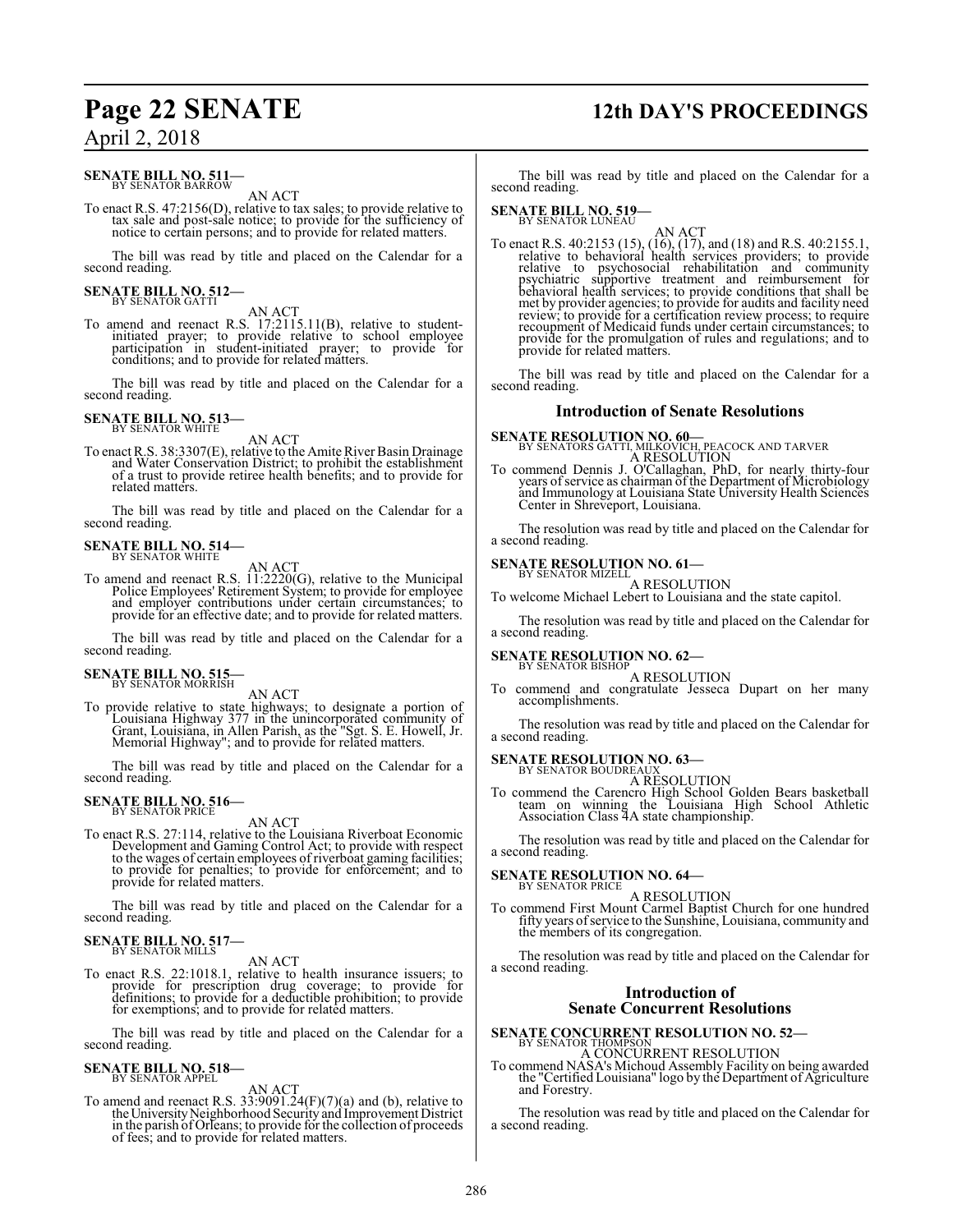### **12th DAY'S PROCEEDINGS Page 23 SENATE**

### **Message from the House**

#### **ASKING CONCURRENCE IN HOUSE CONCURRENT RESOLUTIONS**

April 2, 2018

To the Honorable President and Members of the Senate:

I am directed to inform your honorable body that the House of Representatives has finally passed and asks your concurrence in the following House Concurrent Resolutions:

HCR No. 26

Respectfully submitted, ALFRED W. SPEER Clerk of the House of Representatives

### **House Concurrent Resolutions on First Reading**

### **HOUSE CONCURRENT RESOLUTION NO. 26—**<br>BY REPRESENTATIVE HOFFMANN **REQUIRENT** A CONCURRENT RESOLUTION

To commend Louisiana's pregnancy centers, adoption agencies, social services, pro-life organizations, and pro-life citizens, and to recognize Wednesday, April 4, 2018, as Pro-Life Day at the state capitol.

The resolution was read by title and placed on the Calendar for a second reading.

### **Message to the Secretary of State**

### **SIGNED SENATE CONCURRENT RESOLUTIONS**

### April 2, 2018

To the Honorable Secretary of State:

The President of the Senate and the Speaker of the House of Representatives have signed the following Senate Concurrent Resolutions:

**SENATE CONCURRENT RESOLUTION NO. 44**<br>BY SENATORS MILLS AND BOUDREAUX AND REPRESENTATIVES<br>HUVAL AND TERRY LANDRY<br>A CONCURRENT RESOLUTION

To express the sincere condolences of the Legislature of Louisiana upon the death of Pat Huval, famous restauranteur, former mayor of Henderson, Louisiana, proudCajun, and extraordinary visionary and entrepreneur.

### **SENATE CONCURRENT RESOLUTION NO. 46—**

BY SENATORS PRICE, BARROW AND LAMBERT AND REPRESENTATIVES BACALA, BERTHELOT, BRASS AND SCHEXNAYDER

A CONCURRENT RESOLUTION

To commend the East Ascension High School Lady Spartans basketball team on winning the Louisiana High School Athletic Association Class 5A state championship.

### **SENATE CONCURRENT RESOLUTION NO. 40—**

BY SENATORS WALSWORTH, PEACOCK, PETERSON AND THOMPSON AND REPRESENTATIVES JAY MORRIS AND SHADOIN A CONCURRENT RESOLUTION

### To commend the 2018 Prudential Spirit of Community Award

winners.

Respectfully submitted, GLENN A. KOEPP Secretary of the Senate

### **Privileged Report of the Committee on Senate and Governmental Affairs**

April 2, 2018

### **ENROLLMENTS**

Senator Peterson, Chairman on behalf of the Committee on Senate and Governmental Affairs, submitted the following report:

April 2, 2018

To the President and Members of the Senate:

I am directed by your Committee on Senate and Governmental Affairs to submit the following report:

The following Senate Resolutions have been properly enrolled:

**SENATE RESOLUTION NO. 42—** BY SENATOR BISHOP

A RESOLUTION

To commend Alpha Phi Alpha Fraternity, Incorporated upon the celebration of its one hundred eleventh anniversary as an organization and to recognize Tuesday, April 24, 2018, as Alpha Phi Alpha Day at the Louisiana State Capitol.

### **SENATE RESOLUTION NO. 43—**

BY SENATORS ALARIO, ALLAIN, APPEL, BARROW, BISHOP,<br>BOUDREAUX, CARTER, CHABERT, CLAITOR, COLOMB, CORTEZ,<br>DONAHUE, ERDEY, FANNIN, GATTI, HEWITT, JOHNS, LAFLEUR,<br>LAMBERT, LONG, LUNEAU, MARTINY, MILKOVICH, MILLS, MIZELL, MORRELL, MORRISH, PEACOCK, PERRY, PETERSON, PRICE, RISER, GARY SMITH, JOHN SMITH, TARVER, THOMPSON, WALSWORTH, WARD AND WHITE

### A RESOLUTION

To recognize the forty-fifth anniversary of the Constitutional Convention of 1973 and to commend the framers of the resulting Louisiana Constitution for their extraordinary public service to the state of Louisiana.

### **SENATE RESOLUTION NO. 44—**

BY SENATORS CORTEZ AND PERRY A RESOLUTION

To commend Danny Broussard, head coach of the St. Thomas More Catholic High School Cougars basketball team, on reaching nine hundred career wins.

### **SENATE RESOLUTION NO. 45—**

BY SENATOR GATTI A RESOLUTION

To express the sincere condolences of the Senate of the Legislature of Louisiana upon the death of Matthew Burroughs.

### **SENATE RESOLUTION NO. 47—**

BY SENATORS PERRY AND CORTEZ

- A RESOLUTION
- To commend Danny Broussard, head basketball coach of the St. Thomas More Catholic High School Cougars, on being inducted into the Louisiana High School Basketball Coaches Association Hall of Fame.

#### **SENATE RESOLUTION NO. 48—** BY SENATOR RISER

A RESOLUTION

To commend Shirley Ann Unangst on the occasion of her birthday.